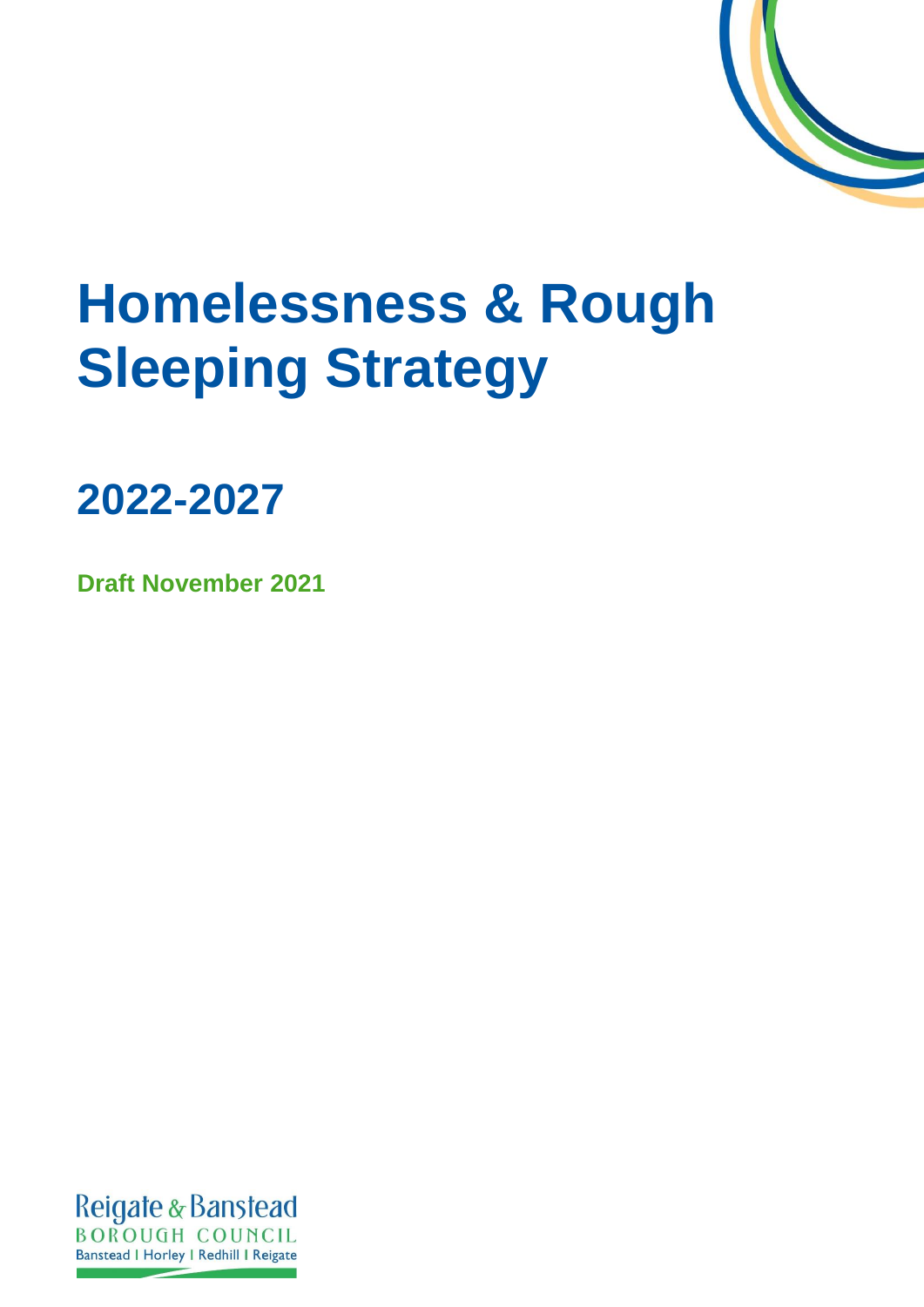# **Contents**

| 7. Priority Four: Improve access to and the range of accommodation options 27 |  |
|-------------------------------------------------------------------------------|--|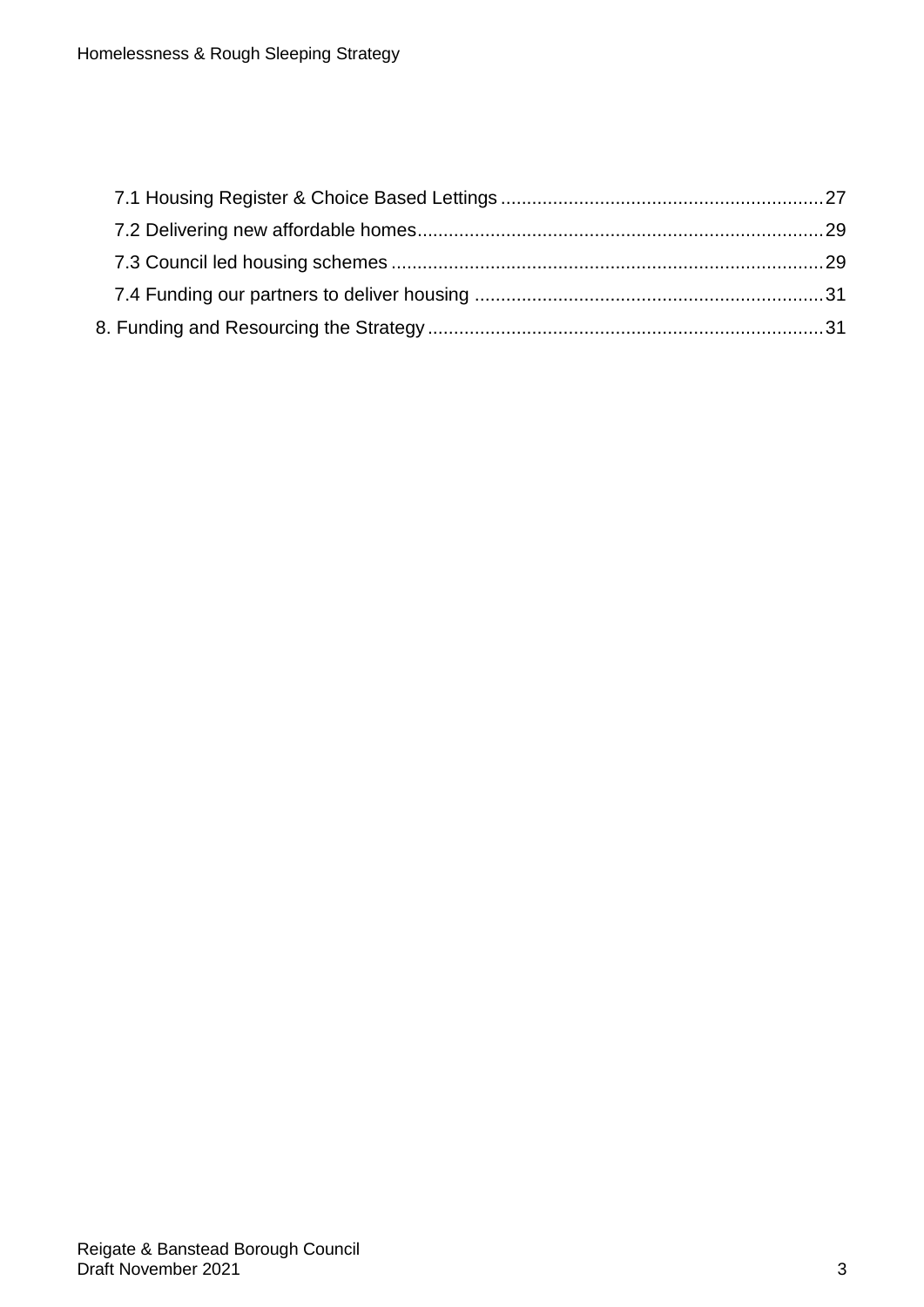# <span id="page-3-0"></span>**Foreword from Portfolio for Housing and Support**

To follow.

## <span id="page-3-1"></span>**1. Introduction**

The past five years the social housing sector have been characterised by change, new ways of working and the need for even more innovation. New homelessness legislation introduced in 2018 has widened the Council's homelessness responsibilities and duties whilst also placing responsibilities on households themselves to undertake prevention activities.

Our Housing Service had already shifted its focus to the prevention of homelessness prior to the Homelessness Reduction Act. We recognise the importance of assisting household to avoid homelessness and the many impacts it has on relationships, employment, support networks and schooling. This approach has led to many positive housing outcomes for households over the years and placed us in a strong position to manage the unforeseen challenges of a Pandemic.

We remain committed to delivering positive results with and for our clients. Partnership work is embedded in our approach. Our close work with statutory agencies such as Probation, Surrey and Boarders Partnership, Adult Social Care, Children's Services, Surrey Police, primary care networks, and others is key to securing effective outcomes for our clients. Our many social housing providers which include Raven Housing Trust, our main local stockholder and a range of low support housing providers like Transform Housing and Support help us secure homes and stability for clients. Finally, the many charities we work with such as Furnistore, Stripey Stork and our local food banks provide our clients with items to turn a property into a home as well as delivering essential supplies to those in financial crisis.

Our five year priorities are driven by our on-going commitment to preventing homelessness at the earliest opportunity whenever possible. The borough is a high housing cost area, and this influences the availability of affordable housing options. Securing the supply of affordable social and affordable rent homes is essential alongside sourcing private rented tenancies. For many households, tenancies are one aspect of the housing journey, it is the support and advice, money advice, financial help, tenancy support and practical help that completes the process. This is built into our approach to tackling homelessness.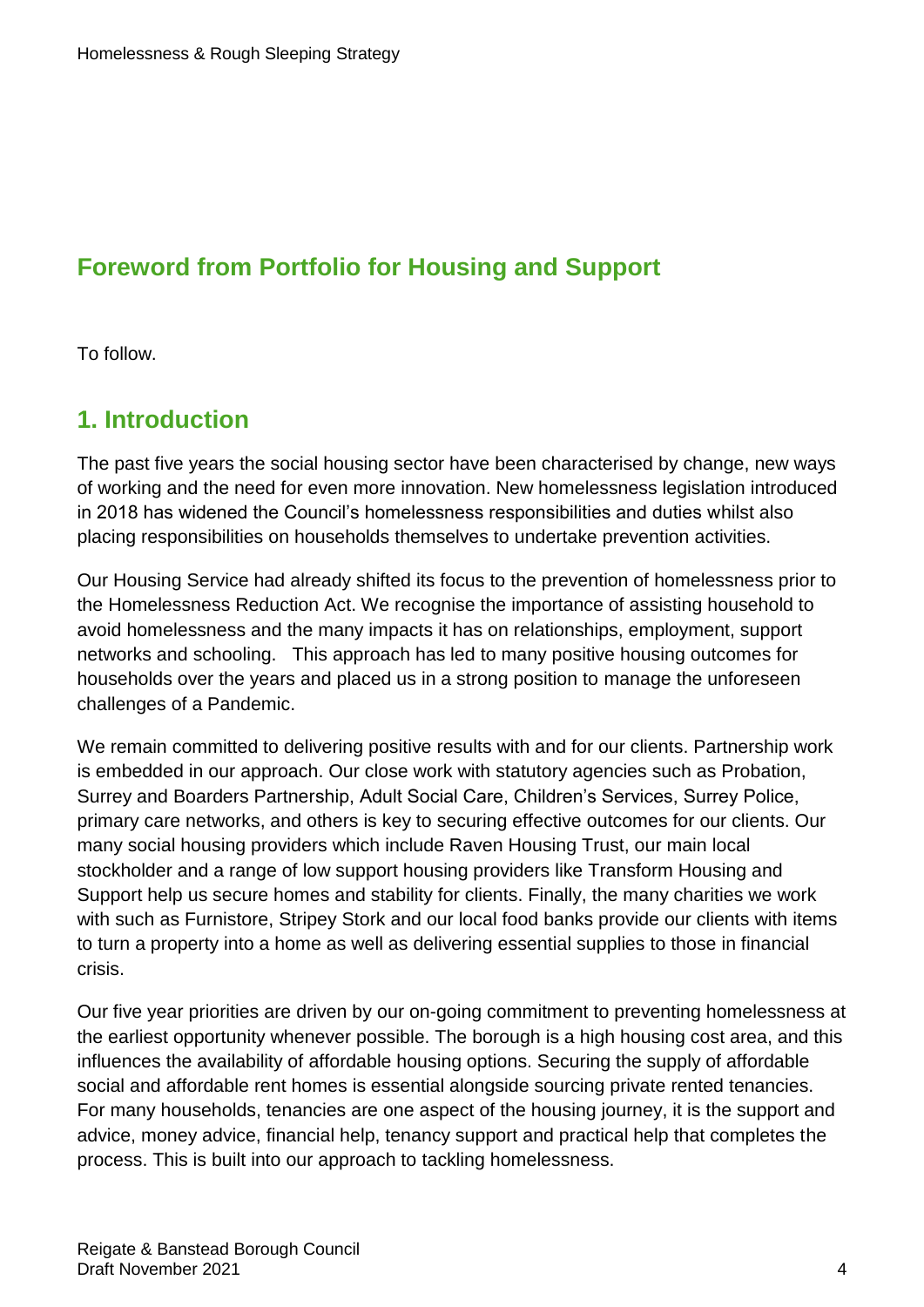# <span id="page-4-0"></span>**2. The National Strategic Context**

A range of national priorities and policies, alongside legislation have influenced and shaped the Council's strategy and direction. The ending of rough sleeping and reduction in homelessness is a national priority and is linked to other national strategies and initiatives around reducing drug use, reducing delayed hospital discharges, supporting care leavers and those in the criminal justice system. These include the:

- Criminal Justice Act 2003
- National Services Act 2006 and Delayed Discharges Directions 2013
- HM Government Care Leavers Strategy 2013 updated 2014
- Localism Act 2011
- Homelessness Reduction Act 2017
- Working Together to Safeguard Children 2018
- The Rough Sleeping Strategy 2018
- Next Step Accommodation Programme 2020
- Rough Sleeping Accommodation Programme 2021
- Domestic Abuse Act 2021

These strategies and the legislation are set in the wider context of welfare reform which has implemented significant changes to the welfare benefit system, housing costs, benefit caps and sanctions. In more recent times emergency COVID legislation made temporary but significant changes to private renting notice periods and closed courts preventing eviction proceedings including bailiff warrants.

# <span id="page-4-1"></span>**3. Local Strategic Context**

At a countywide level the main strategies and programmes that support tacking homelessness and delivering the right accommodation and services are:

- Community Vision for Surrey 2030
- Surrey Against Domestic Abuse Strategy 2018-2023
- Every Adult Matters agenda
- Surrey Health and Well Being Strategy

Heads of Housing Services across Surrey together with Registered Providers, Surrey County Council representatives and Homes England attend the regular meeting the Surrey Chief Housing Officer Association. This group champions stronger working relationships across organisations, the development and maintenance of strategic relationships and projects with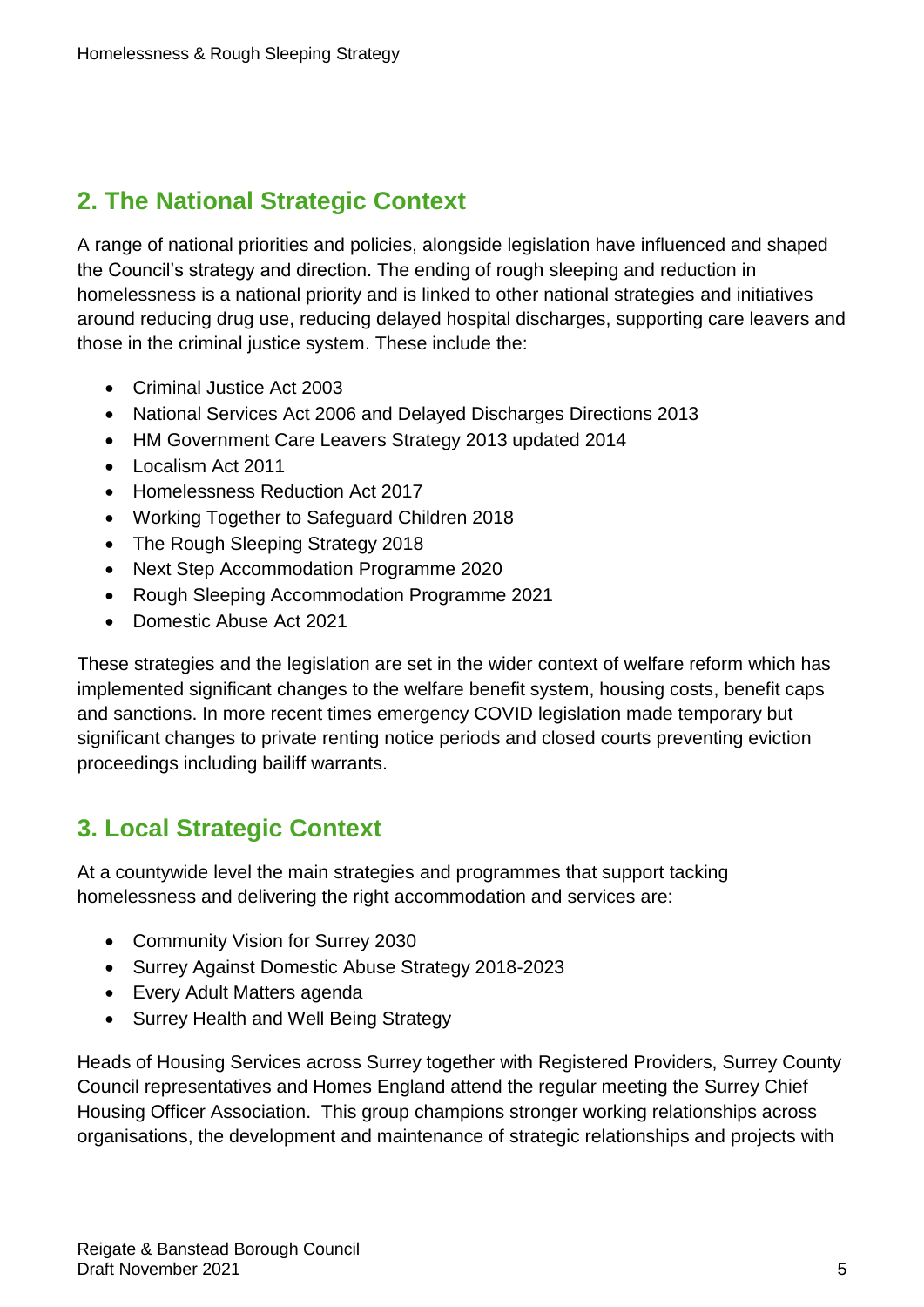Surrey County Council, health authorities as well as joint bids to Homes England and government funded programmes.

The Surrey Housing Needs Managers group meets regularly with a focus on homelessness agendas including housing waiting lists. It undertakes joint work responding to consultations, new national and local initiatives, to benchmark performance and indicators, develop joint protocols and joint working practices with other agencies and jointly bid for homelessness funding programmes.

At a local level the Reigate & Banstead 2025: Five Year Plan sets out the Council's vision and priorities for the borough. Within it, the housing objective is 'Secure the delivery of homes that can be afforded by local people and which provide a wider choice of tenure, type and size'. Our five year plan highlights the housing challenges facing the borough around affordability, numbers on the Housing Register, in temporary accommodation and delivery of new affordable housing.

In addition, the Council has published and begun implementing the priorities in the Housing Delivery Strategy. With a focus on delivering homes, it is supported by significant financial investment. Several of the projects being delivered through it will support the Homelessness Strategy and are explored in more detail in this document.

# <span id="page-5-0"></span>**4. Priority One: Prevent homelessness and sustain tenancies**

The Homelessness Reduction Act (HRA), enacted April 2018, placed new legislative requirements on local authorities and extended many of the duties and requirements on local authorities set out in the Housing Act 1996 and Homeless Act 2002.

The legislative changes, which built upon the homelessness prevention approach already adopted by the team are embedded into the Housing Service. New software was installed to better support our strong casework approach and enable the team to manage the additional administration burden of the HRA. The team implemented new practices, changed its structure, and expanded to manage the new prevention duties and administration. A revised team structure is in place with a Prevention Team managing all initial housing enquiries, advice and homelessness prevention duties. The Relief Team provides overlap with the Prevention Team and in addition handles all homelessness relief and main duty cases.

## <span id="page-5-1"></span>**4.1 Our Housing Options Team and new ways of working**

The Housing Options Team expanded in 2018 in response to impacts of the HRA. Since 2018 four Prevention Officers, a Customer Support & Admin Officer and an additional Relief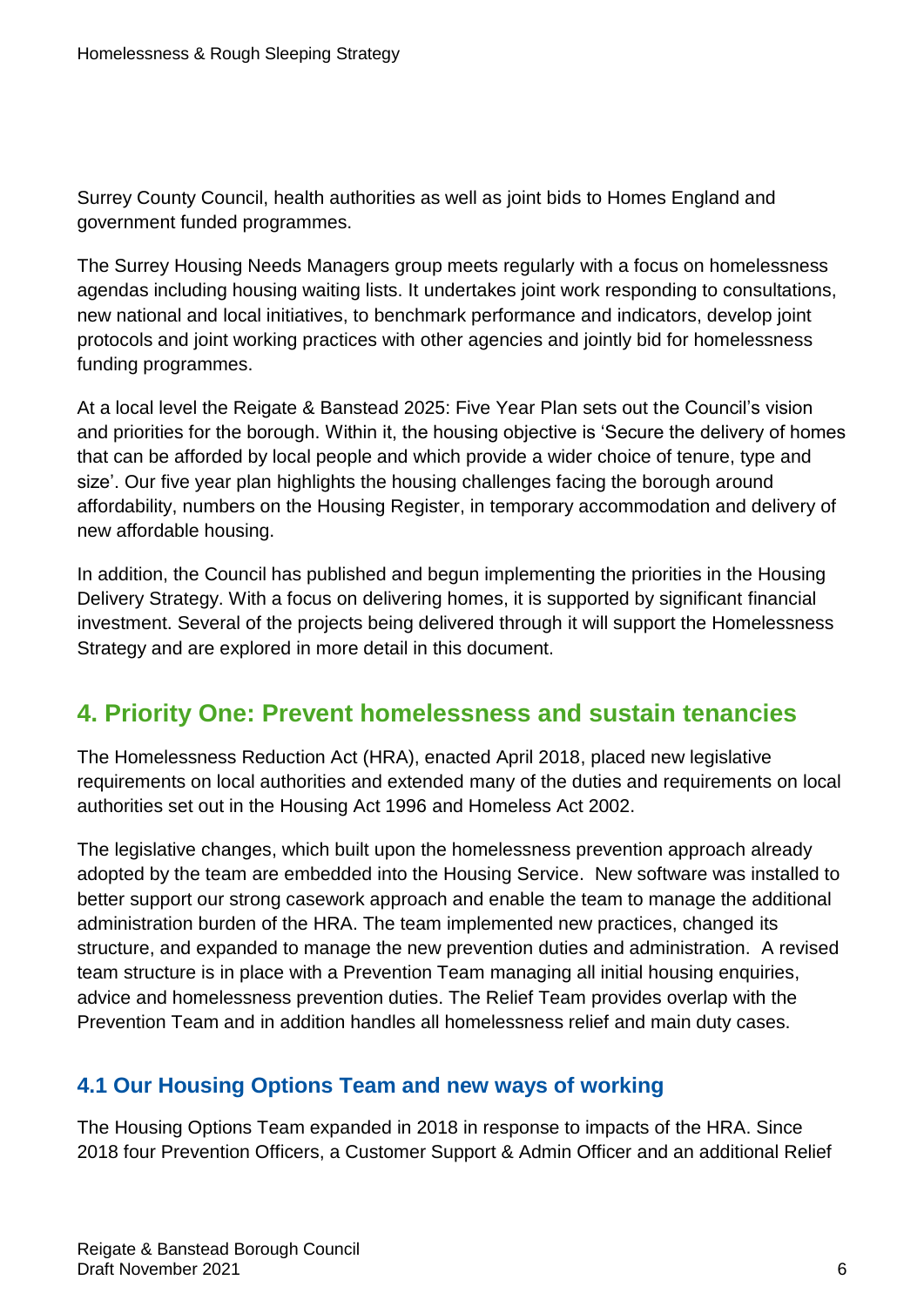Officer post was created. The Housing Service receives the Government funded Homelessness Prevention Grant to support our activities and increased staffing.

To manage the impacts of additional and longer duties to households, as well as investment in ICT and staff, we have changed the appointment and duty phone systems. This has built in the additional time needed to undertake full and detailed assessments and comprehensive homelessness prevention activities. A daily Duty Officer from each of the Prevention and Relief Teams is available by telephone for advice, booking document check appointments and for emergency assistance.

The introduction of 'document check' appointments with a dedicated staff member, for every client at risk of homelessness means all relevant information regarding their case is collected in preparation for a detailed casework appointment and development of a personal housing plan (PHP). The Duty system also provides capacity for all staff to undertake intensive casework with individual clients.

Supporting the work of our four Prevention Officers and four Relief Officers is a Housing Support Coordinator. In place since 2018, this role provides more intensive support and practical assistance to individual homeless clients with medium to high support needs. The Housing Service also funds a post in the Fraud and Error Team. This Intelligence Officer assesses homelessness and housing register applications to ensure no fraud is occurring and that social housing and financial support is given appropriately. In 2020/21 344 Prevention and Relief cases were assessed and of these 8 cases being found to be potentially fraudulent. According to the Cabinet Office methodology for calculating financial saving through fraud prevention, the cases saved £25,920 in public expenditure.

Up to the start of the Pandemic, our clients were seen face to face. The Pandemic led to rapid changes to the way the team operated. With immediate effect from March 2020 the team moved to 100% telephone-based communication and electronic provision of documentation. This worked successfully. Many households have preferred the convenience of a telephone appointment, particularly working households and those with young children. A hybrid arrangement is likely to operate in the future, with the opportunity for everyone to have face to face interviews if preferred.

## <span id="page-6-0"></span>**4.2 Supporting those at risk at the earliest opportunity**

Early intervention is the best way to help people avoid homelessness.

Since the introduction of the HRA in April 2018, the number of households approaching us for housing options assistance remained fairly consistent at just over 1,000 a year. Many of those approaches are offered advice and are signposted without further detailed casework.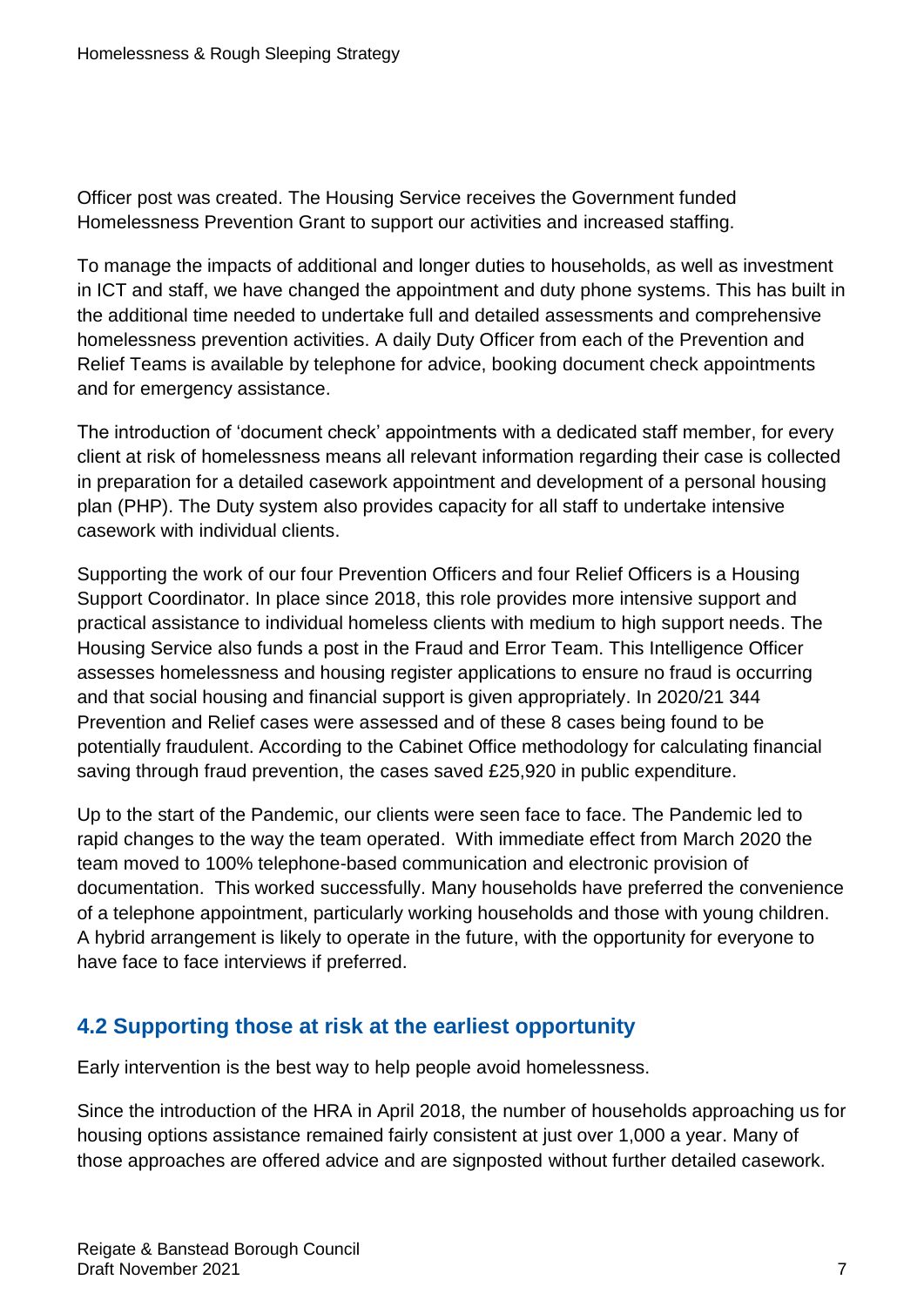Between 2018/19 and 2020/21 a Prevention Duty was accepted to 1,017 households and a Relief Duty accepted to 489 households. Working closely with clients, the team achieved 948 positive outcomes with clients owed either duty during the same period, representing an average homelessness prevention rate of 60%. The number of households owed the main duty where homelessness could not be prevented was 188 over the three years.

In the borough, the most common causes of risk of homelessness are family or friend no longer willing to accommodate threat of or loss of a private sector tenancy. Other reasons include threat of or loss of a social tenancy, relationship breakdown, eviction from a supported housing placement, domestic abuse, or other violence or harassment. Many households seeking housing advice also have other issues and pressures. Money concerns are common, as are mental ill-health, physical health problems, support needs and for some substance misuse needs.

The Prevention Team works to support households at risk of homelessness at the earliest opportunity with constructive advice, support and assistance. Close liaison and negotiation with clients, landlords, agents, and families and friends is crucial to finding solutions for clients to remain in their current accommodation or to agree timeframes to enable planned moves to avoid periods of homelessness.

We use a raft of tools and services to help people remain in their homes. They include financial and money advice, affordability assessments, on-going liaison, and negotiation with all parties to agree next steps, advice and support to domestic abuse survivors, assistance with benefit applications, use of discretionary housing payments and interest free loans. Our team refers to and works closely with other services, agencies, and partners to provide a wide range of more specialist services and support.

The use of Personal Housing Plans (PHPs) have proved to be an important prevention tool. PHPs provide a practical framework and checklist for applicants and staff to understand their responsibilities, what action each party needs to take and when. Their availability on-line makes them easy to access, see what actions need to be completed and to update them.

Our performance on homelessness prevention is good. The rate of positive housing outcomes achieved has increased from over 270 in 2018/19 to over 330 in 2020/21, a most challenging year. The Pandemic led to a change in the household type approaching the Council and a much higher number of single people. In comparison to 2019/20 the Council accommodated almost 100% more single people as a result of the Government 'Everyone In' initiative with a high proportion of this single person group having support needs.

Over the Pandemic, the numbers of families facing eviction declined mainly due to the temporary restrictions placed on landlords of all tenures regarding the service of notices and the closure of Court Services and then subsequent adjournment of many cases when they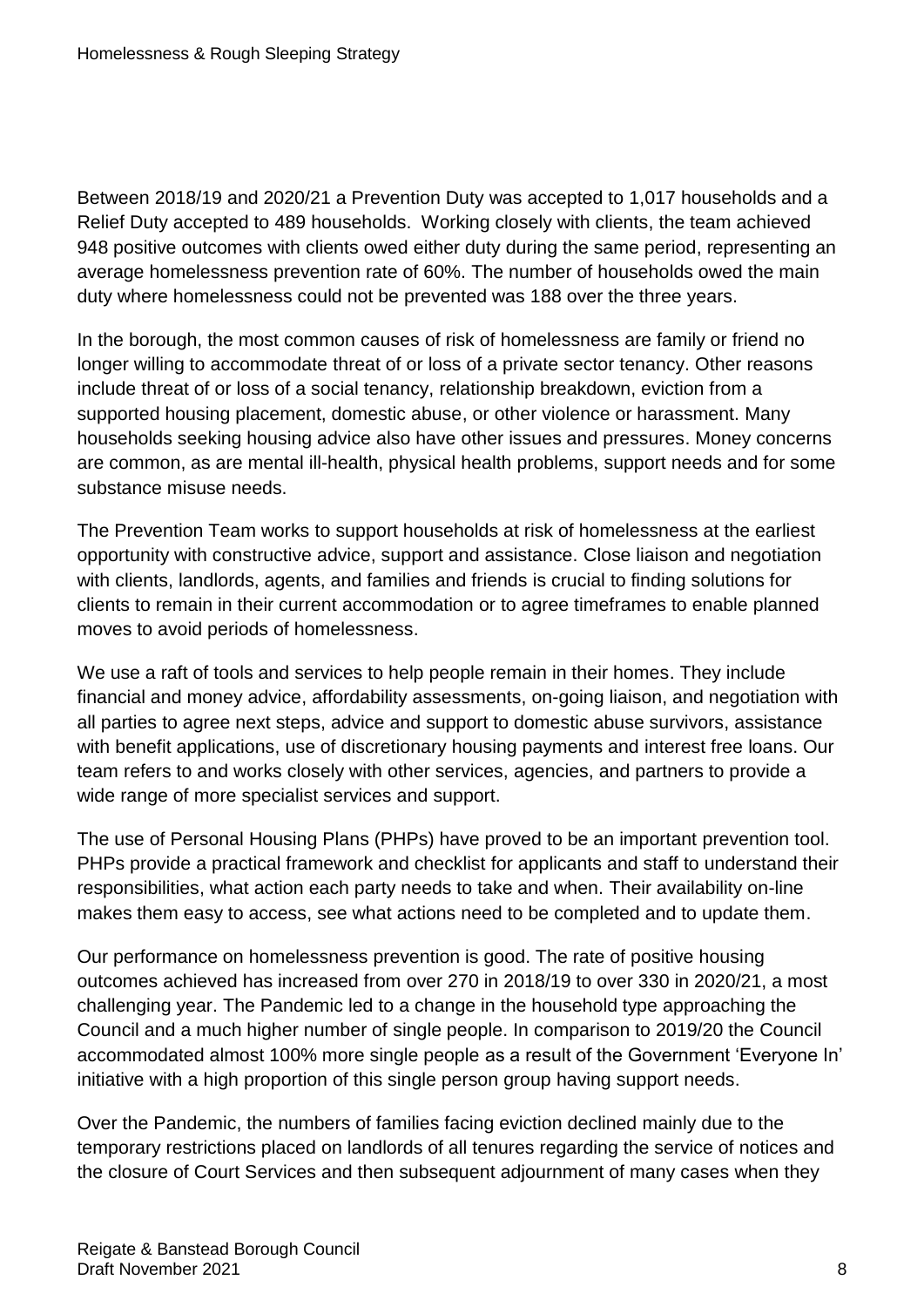re-opened. We expect evictions to increase in 2021/22 as courts fully open with the potential of higher numbers of families placed in emergency and temporary accommodation over the coming few years. There are also indications that more landlords are planning to sell their properties, possible due to the financial impacts of the Pandemic on them.

## <span id="page-8-0"></span>**4.3 Directing households to money advice services**

Effective money advice is crucial to preventing some households becoming homeless. Many households seeking housing advice are experiencing money problems. The Prevention and Relief Team make referrals to specialist debt advisors and our internal Money Support Team. Clients with complex debt problems are referred to Community Debt Advice, a local charity, the Citizen's Advice Bureau or other national agencies.

Set up in 2018, in response to the impacts of universal credit and an identified gap in money services, our in-house Money Support team now has three Money Support Advisors. It takes referrals from Council teams only and up to 2021 over 605 referrals have been received. The team's aims are to support residents to maximise income and develop confidence with budgeting to help prevent future debt. Developing independence and resilience is important to enable clients to thrive and get back into work or change jobs, improve their quality of life and manage money effectively.

All clients receive a full assessment within two weeks of referral and any urgent actions are completed. The service has a waiting list, which has remained consistently at 30-40 clients. Working with a caseload of 10 clients for up to 12 around weeks per client, each Advisor helps with budgeting, setting up bank accounts, managing bills online, document / money organisation, digital support, benefit entitlement, reducing debt and maximising income. Unfortunately, the Pandemic has impacted on the complexity of cases and case times extended to 15 weeks.

Of the 605 referrals, the team has successfully closed 305 cases in addition to many 'quick win' emergency interventions for clients. Looking at the 305 closed cases, the team completed 116 additional benefit claims, helped clients clear £30,600 rent arrears, cleared £8,200 Council Tax arrears and £25,100 of other debts. The team has also enabled clients to claim benefit underpayments of £21,600.

Sustaining budgeting is important, 53% of clients complete budgeting plans and only 1% of clients have returned for support.

Clients with complex debt problems need specialist debt support services. Money Support undertakes preparation work with clients ready for intensive debt management support, and referred 47 cases to specialist services such as the local charity Community Debt Advice,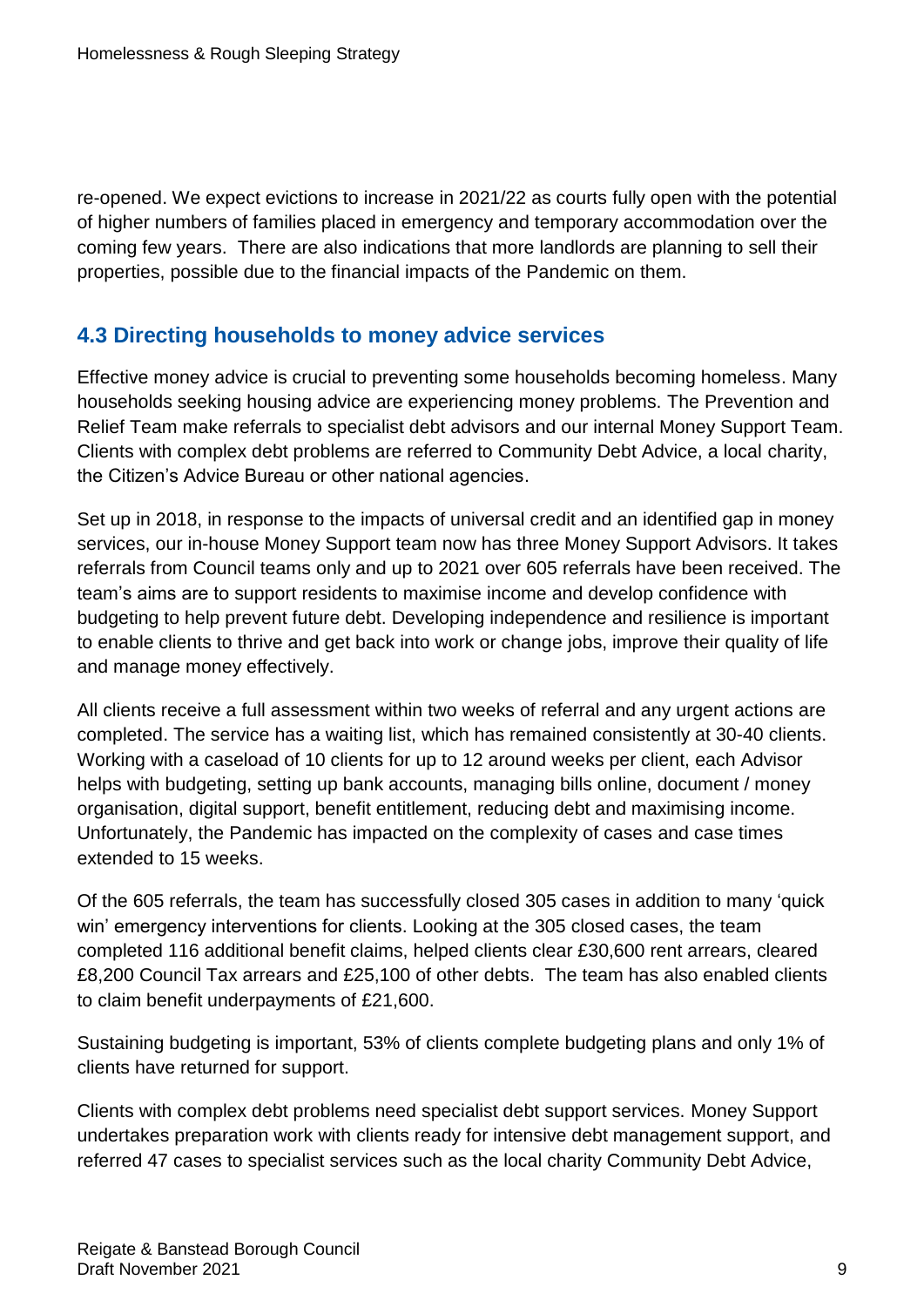after initial casework. Money Support also refers clients to the local Foodbank and around 60% of open cases have been referred or are currently using one.

The Pandemic has impacted many of those on the Money Support waiting list and during July - December 2020, the Money Support team had a 100% increase in referrals compared to the same time in 2019. Research in October 2020 showed that 20,300 borough residents were furloughed equating to 28% of employed residents. It could take months and years for many households to recover financially from the effects of the Pandemic and we expect this to impact on future housing.

Looking to the future, the team is considering options to expand referral routes to external partner agencies. It is also working on resourcing more 'quick win' emergency interventions to prevent tenancy loss and actions to support quicker access to a tenancy offers such as onthe spot budgeting, UC applications, and completing Council Tax Reduction forms.

## <span id="page-9-0"></span>**4.4 Preventing the loss of a private rented tenancy**

We estimate that around 9,600 households in the borough privately rent (Census 2011 uplifted by 26% in accordance with English Household Survey data). This equates to approximately 18% of households in the borough and indicates a 10% increase compared to 2011. Private rentals are an option for the many households who are waiting for the offer of a social housing tenancy and provide an option to households at risk of homelessness.

The number of households approaching the team seeking housing advice due to risk of homelessness has remained over 1,000 since 2018/19. The risk of or ending of a private rented tenancy together with family or friend eviction are the most frequent causes.

High local housing costs, affordability and rent arrears are more common reasons for a threat or loss of a private tenancy, although the sale of properties and relationship breakdown also occur. Effective negotiation with landlords and clients underpins our strategy to prevent homelessness. Wherever possible, we negotiate agreements to sustain tenancies and / or repay arrears.

We undertake detailed casework with each client taking a holistic approach to assessing the household. We consider individual circumstances, support needs, vulnerabilities, disabilities, safeguarding and financial circumstances which inform a realistic and achievable PHP for every client. As circumstances change, PHPs are undated by us and our clients to ensure they remain relevant and helpful.

During our casework with clients we complete financial assessments, give benefit and budgeting advice as well as basic debt advice. Where appropriate clients are referred to the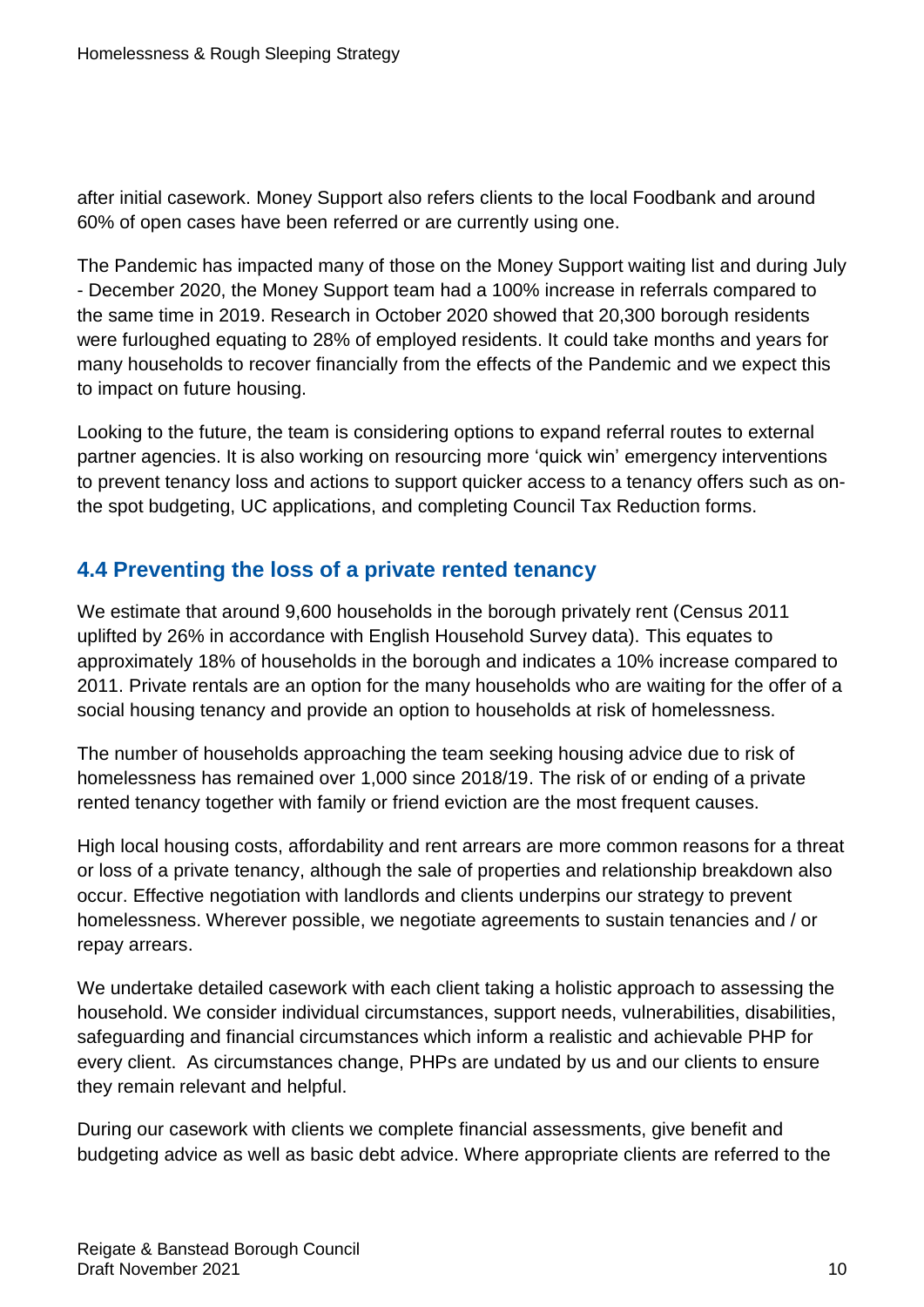Money Support Team and complex debt cases are referred to the local charities Community Debt Advice and the Citizen's Advice Bureau. Clients are also signposted to other organisations and websites and given our in-house money advice and debt fact sheets, all of which are available on the Council's website.

We support clients to access Discretionary Housing Payments (DHPs) as appropriate to bridge temporary affordability gaps. DHPs are also an important tool in assisting with rent in advance and deposits.

Our Homelessness Prevention Loan Scheme (HPLS) is also used to assist eligible households with financial difficulties who are at risk of or homeless. The scheme offers interest free loans to help prevent homelessness. Loans can assist with rent deposits, rent in advance, one off payments towards rent or mortgage arrears and other solutions. Funding for this discretionary scheme is dependent on the repayment of loans by those assisted. Applicants are subject to full assessment and not all applicants are suitable for the scheme. Between 2018/19 and 20120/21 132 loans have been made with the highest number at 62 agreed in 2019/20 pre-Pandemic. Most have accessed funding towards rent in advance. We do provide rent deposits but we aim to directly register the funds in a Government approved rent deposit scheme so the funds are returned and can be recycled.

Our success rate with preventing the loss of a private tenancy is good. In some situations, a tenancy ends, and we work with clients directly and through NextStep to support clients to secure a new private rental.

Family or friend evictions are now overtaking private rental evictions in the borough. This number increased through the pandemic, particularly for single people. Our teams negotiate with the parties involved providing advice and support to help people remain in place or for as long as possible or for long enough to make a planned move to other accommodation. However, we recognise that staying put is not always an option in some situations.

## <span id="page-10-0"></span>**4.5 Accessing private rented accommodation**

Private rented accommodation is a good option for many households at risk of or homeless. This housing option has significant role in the Council's approach to preventing and relieving homelessness. We provide advice factsheets on our website to help households search, understand landlord and tenant responsibilities and consider affordability.

To maximise opportunities to access the private sector, we fund and work in partnership with NextStep YMCA East Surrey. NextStep work with households with a priority need referred by the Council, assesses affordability, suitability and sources properties. NextStep has excellent working relationships with several local landlords and letting agents. As well as sourcing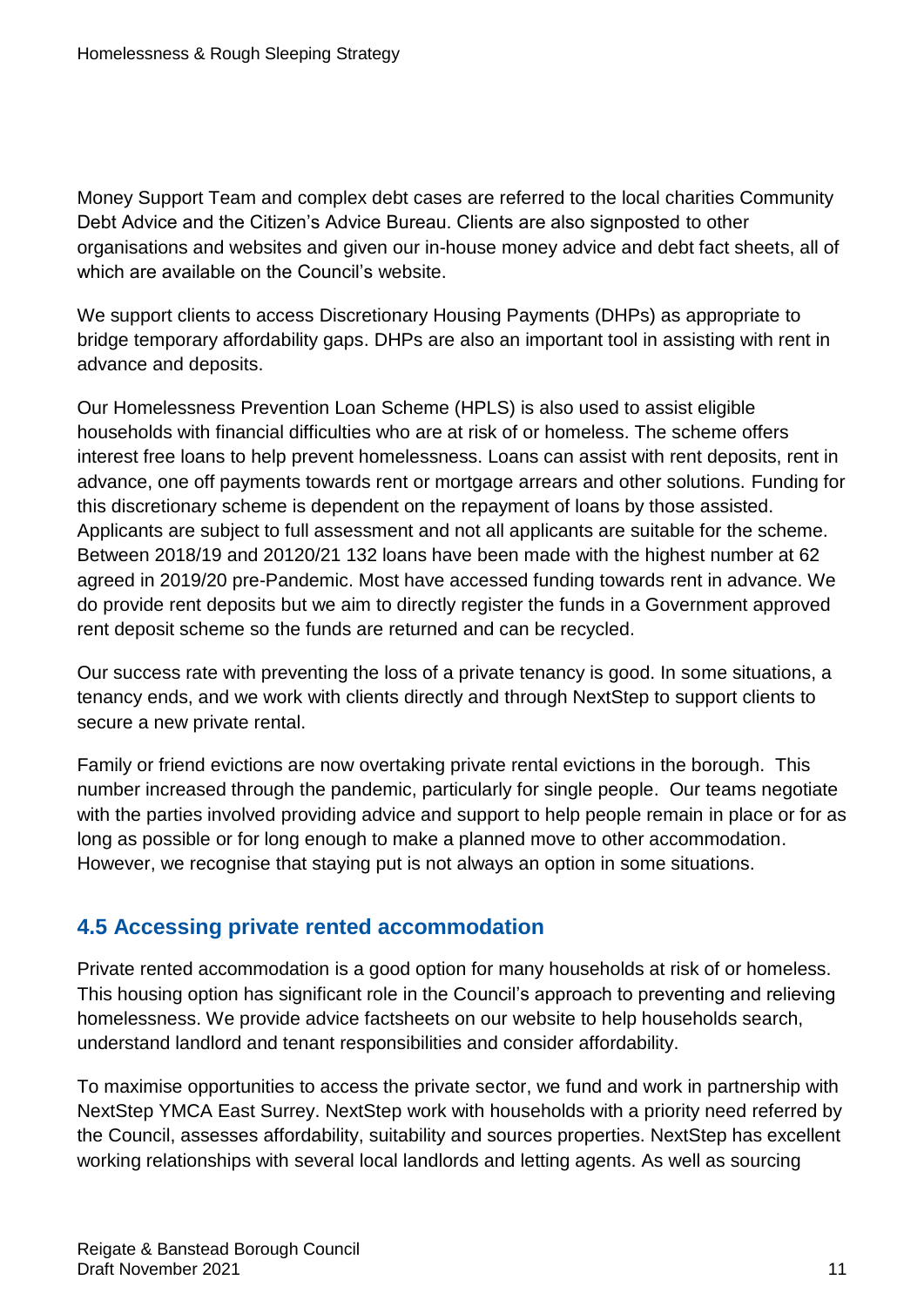properties, landlords and matching clients to properties, the NextStep team provides ongoing tenancy support to clients for at least six months. They assist clients with settling in, benefit applications, budgeting and managing their tenancies. This on-going support and close working relationship with the Prevention and Relief Teams has resulted in 1,279 households being referred to NextStep and the securing of 537 tenancies over the last five years averaging at over 100 per year. They have also intervened when their clients have started to struggle with managing their tenancies and prevented evictions or helped households find alternative accommodation.

Welfare reform has impacted on the private rental option. Universal Credit (UC) continues to provide challenges in securing private rented tenancies and interest from landlords. More landlords are concerned about the inability of agencies to liaise with the DWP about housing costs, consequently more landlords are requiring additional security including up to six months' rent in advance or guarantors. Whilst Local Housing Allowance and UC rates rose temporarily in response to the Pandemic, the benefit cap has not changed, and this has further eroded affordability for this group.

Private renting is not an option for almost all benefit capped households, excepting a very specific household type within a specific borough area. With a total family income capped at £1,667 a month equating to £20,000 a year and the cost of a 2 bed private rented flat starting upwards of £950 a month, the affordability gap is too wide. The cap introduces significant affordability problems for any household already privately renting. In the short-term, discretionary housing payments can assist these households, but are not a long-term solution.

Our Housing Options Team works closely with clients, landlords and letting agents to help clients assess private rented homes. They provide advice to all parties and support clients to access financial support. The Council will provide interest free loans to qualifying households for rent in advance and deposits and assists households to apply for discretionary housing payments towards these costs. On occasion, the Council will act as guarantor subject to limited liability, to eligible clients to secure accommodation.

Over recent years, an increasing number of private landlords and letting agents have raised the financial requirements placed on potential tenants. This trend has seen a prerequisite for households to have at least 30 times monthly rent income levels or a guarantor who is a homeowner. Some letting agents require guarantors to be homeowners and to have more than 30 times rent level incomes. The earnings threshold for many households requiring private rentals has increased significantly.

Private rented options for single people on low incomes or benefits are also limited by affordability. The cost of a room in House of Multiple Occupation (HMO) in the borough is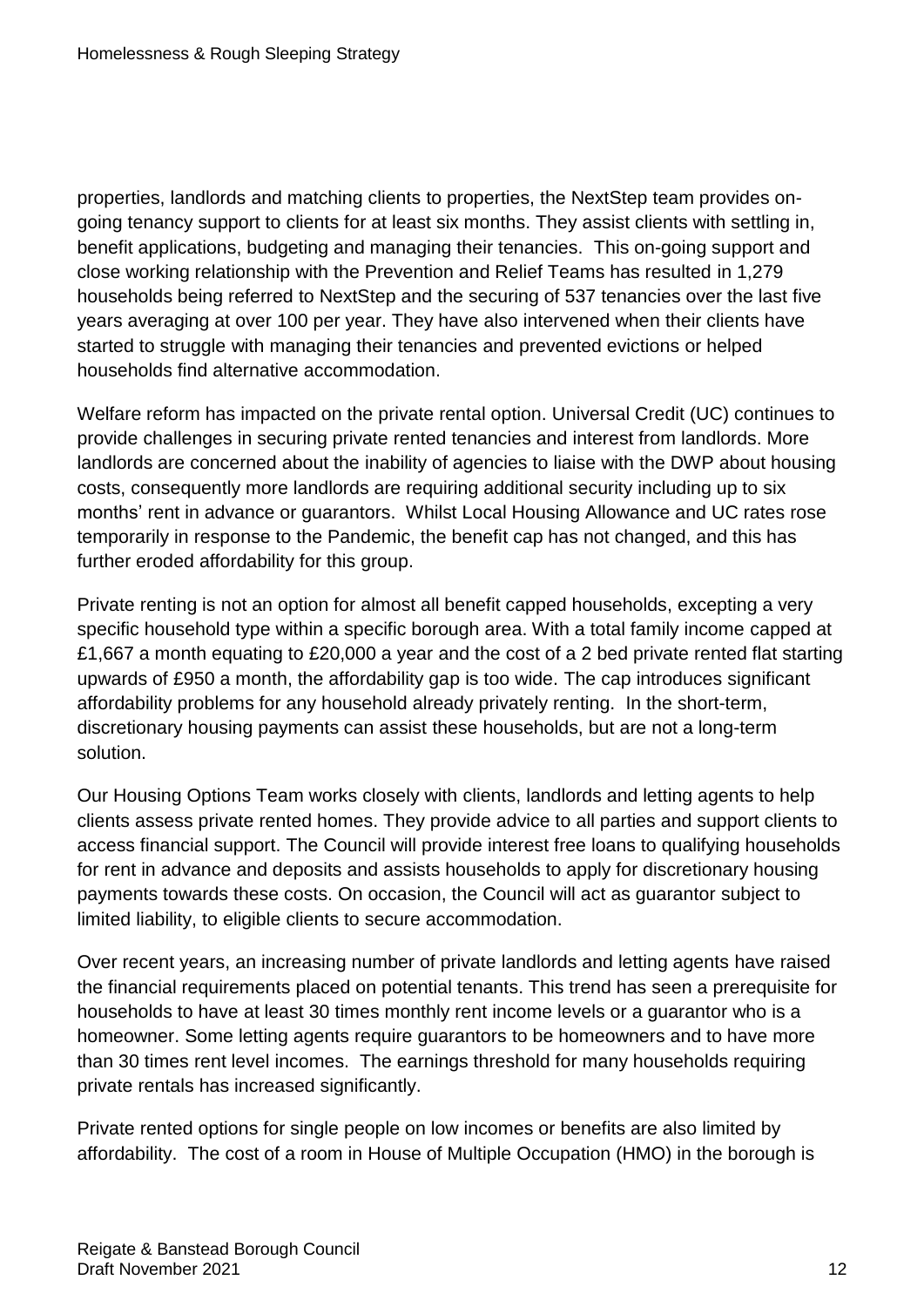over £500 per month, more typically at least £600. This cost cannot be met by single people non-Care Leavers under 35 years, because their entitlement to housing costs is limited to the single room rate which set below £500 a month nationally. More good quality and affordable HMO accommodation in the borough would provide a settled accommodation option to single people.

## <span id="page-12-0"></span>**4.6 Tenancy sustainment**

For some households, securing a tenancy is the just the first step to having a home. Some households need short term or on-going support to maintain their emergency accommodation placement, private rented tenancy or social housing tenancies and avoid future homelessness.

Our in-house Housing Support Coordinator (HSC) works with single clients with medium to high support needs to help them settle into emergency housing, to access supported accommodation or self-contained private housing as appropriate. Working closely with the Options Team and statutory agencies, the HSC supports a caseload of around 10 clients with accessing basic services and necessities such as ID, bank accounts, benefits, GP registration and mobile phones. The HSC also has a critical role in helping clients to access, navigate and attend appointments with a variety of statutory and support services. In addition, the HSC makes funding applications for benefits, financial support and grants for clients with disabilities or health conditions. Many more clients now engage with and continue to work with the HSC through to placement in move on accommodation and secure better housing outcomes. This role works closely our Accommodation (AC) Officer post. The AC officer manages emergency accommodation and supports households placed in the Council's emergency and temporary housing and households placed in nightly paid emergency housing.

A successful bid to the government Next Step Accommodation Programme with Transform Housing & Support, led to the appointment of a Tenancy Sustainment Officer for an initial period of 12 months. The primary focus of this role is to provide intensive tenancy support to former rough sleepers and those at risk of it who have moved into settled accommodation or are due to take up accommodation.

We also make referrals to Parashoot, a support service based at Raven Housing Trust, for people at risk of losing their home, or have been homeless and need help settling into their new homes. We refer clients we have assisted into settled accommodation who need support to set up their tenancy initially and to manage their responsibilities. This bridges the gap between services. Parashoot helps referred clients get off to the best start which improves the tenancy success rate. They also work with Raven tenants who are struggling to maintain their tenancies and are at risk of losing it without more support.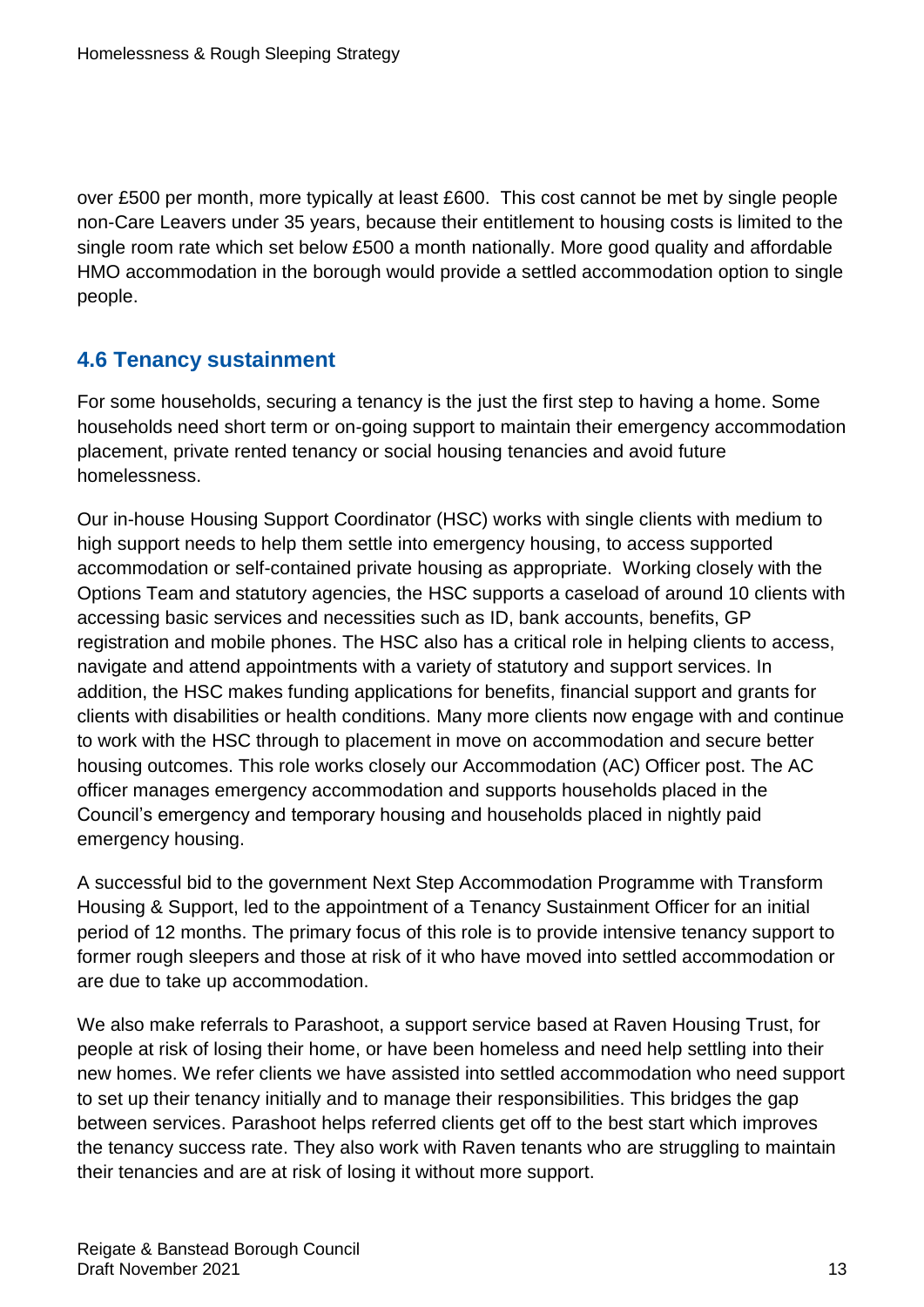Tenancy sustainment extends to housing association tenants. We continue to work closely with all local housing associations in the borough to prevent evictions of tenants wherever possible and receive referrals from social landlords of tenants at risk of eviction. These households are contacted by the Housing Team. We work to engage tenants and prevent eviction. Our activities include joint work with the Money Advice team, negotiation, benefit applications, letters of support to Courts as well as agreeing responsibilities and actions.

For some households, basic necessities such as furniture, beds, mattresses and essential household items are completely unaffordable. We have an excellent working relationship with Furnistore, a local furniture charity. They have assisted many clients with beds, mattresses, sofas, storage furniture, white goods, and other items to turn a property into a home. We are also supported by the local charity Stripey Stork. They provide excellent quality clothing for babies through to teenagers, toys, books, baby equipment, personal hygiene and care items to households referred by our Council teams and other statutory agencies. We also assist clients to make applications to the Surrey Crisis Fund, a discretionary fund provided by Surrey County Council to assist with essential items where no other options are available.

## <span id="page-13-0"></span>**4.7 Impacts of the Pandemic**

The impact of the Pandemic has been far reaching for both the service and our users. The *Everyone In* Government initiative which began in March 2020 led to increased numbers of single people accommodated in emergency accommodation. The numbers accommodated peaked in the first months of the 2020 lockdown with an average of 44 households accommodated in emergency accommodation during the first quarter. Over half were accommodated due to COVID-19 duties.

To manage the numbers of single people needing accommodation we secured access to a local hotel facility we had not worked with previously alongside other block bookings with other providers locally and out of area. We also arranged placement of 8 self-contained cabins on the Redhill leisure centre carpark to accommodate single homeless people and individuals with COVID or symptoms.

The cabins were retained beyond the initial period of crisis to provide capacity to cope with infection peaks and the loss of the winter night shelter. The local hotel block booking ended after 15 months. During the peak of the Pandemic we also took the decision to reduce occupancy levels at our shared facility homeless accommodation so occupiers could access a private bathroom to reduce the risk of COVID transmission. It opened fully during 2021/22.

Whilst the numbers of single people being accommodated rose, the numbers of families approaching the Council declined. The cessation of evictions as courts closed and changes to private rental notice periods led to a reduction in approaches for advice from families. The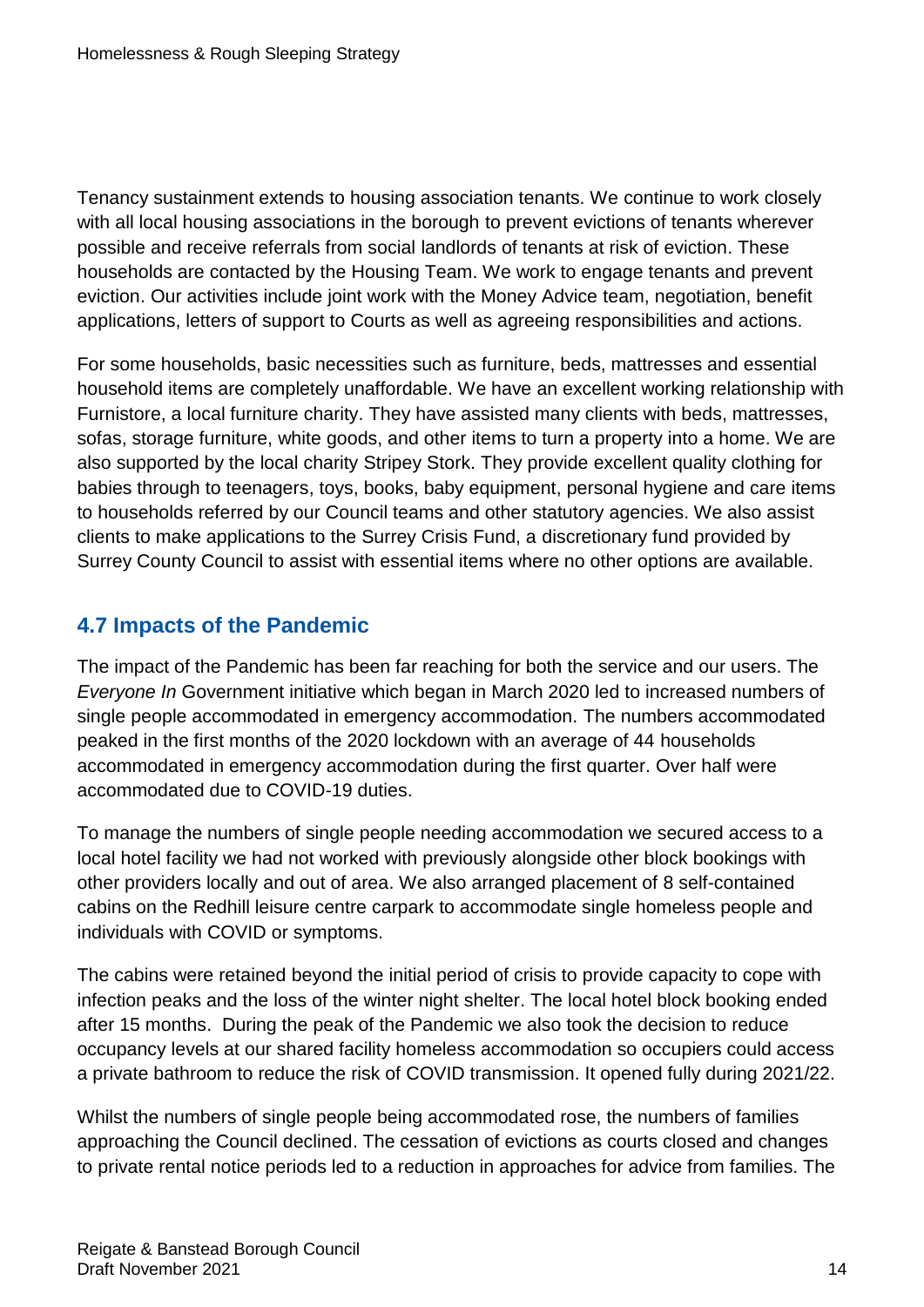opening of courts in May 2021 and re-start of Bailiffs activity has led to an increase in approaches from family households. Our proactive prevention approach and early intervention is expected to limit impacts.

#### **NEW ACTIONS:**

- Secure the long-term funding of five housing posts in the event central government grant ceases
- Offer more choice to applicants on format for homelessness application interviews including face to face, telephone, on-line meetings, and monitor choices to inform service delivery
- Provide interest free loans to eligible households to secure accommodation, subject to the continued availability of grant funding
- Secure the long-term funding of two Money Advice posts in the event central government grant ceases
- Explore opportunities to encourage the provision of good quality affordable HMOs in the borough

# <span id="page-14-0"></span>**5. Priority Two: Respond to support needs**

Many of the households approaching for housing advice and assistance have support needs, these range from having one low support short-term need to having complex multiple support needs requiring intensive long-term support. The proportion of households owed a homelessness duty with one or more support needs ranged from 65% in 2018/19 to almost 75% in 2020/21. Looking in more detail at these applicants, over two thirds have 2 or more support needs suggesting an increase in the complexity of support needs. The total number of support needs recorded was 1,001 in 2018/19, 1,085 in 2019/20 and 1,135 in 2020/21 demonstrating a year on year increase in total support needs.

Looking at 20 different support needs recorded since the implementation of the HRA in 2018, the three most common specific needs are a history of mental health problems, physical health and disability and being at risk of or having experienced domestic abuse. Within, the ten most common supported needs recorded are history of repeat homelessness, an offending history, rough sleeping history, learning disability, and substance dependency. We know many of our clients experience multiple support needs, and with these needs come interrelated challenges which increase the risk of homelessness.

Our team provides comprehensive advice to clients with support needs, making multiple referrals to support providers in and out of the borough and to statutory agencies as appropriate. Wherever possible we place single people with support needs in local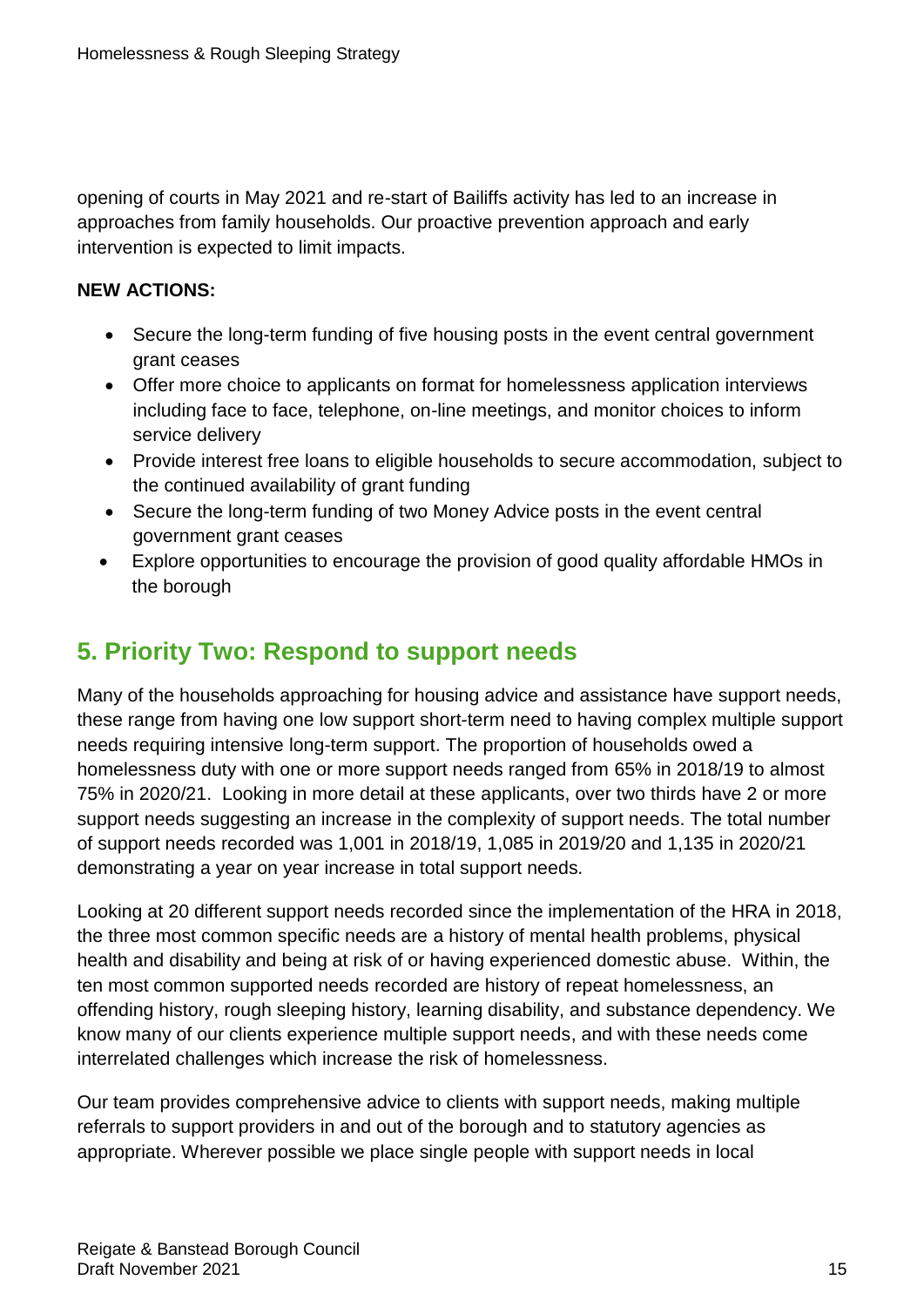emergency accommodation, but sometimes clients are placed out of borough due to lack of availability. Out of borough placements negatively impact on client access to a range of services such as the Community Mental Health Recovery Services (CMHRS), support from I-Access (substance misuse agency) or Probation. Our HSC works proactively with many of these clients to maintain engagement and access to services and to source supported accommodation options.

Much of the supported housing in the borough is for people with low support needs. A proportion of our clients have needs too high for this accommodation but not high enough to secure individual Adult Social Care funding. The gap in options for complex needs clients has been an on-going issue. During the Pandemic it became more widely recognised by all agencies and has led to more joint working to look at ways to change this and improve access to support services.

## <span id="page-15-0"></span>**5.1 Partnership approaches to supporting vulnerable people**

We sit on the steering group for Surrey Adults Matter (SAM) which, through the Making Every Adult Matter (MEAM) approach, aims to design and deliver better coordinated services for people facing multiple disadvantages.

The SAM approach has been a catalyst to Surrey County Council leading a successful bid in partnership with public and voluntary sector partners under the national Changing Futures programme. This programme aims to support those who face a combination of homelessness, substance misuse, poor mental health, domestic abuse or contact with the criminal justice system. The award of £2.8 million to Surrey will be used to develop the Bridge the Gap person centred specialist trauma informed outreach service in conjunction with vulnerable people, homelessness organisations and experts in mental health, substance misuse and domestic abuse. As part of this work, staff and volunteers at Surrey's homelessness charities and organisations will be trained to assist those who have experienced and / or are living with trauma.

Our expectation is the funding will support a more coordinated local approach to this group who are at greater risk of homelessness, ill-health and increased contact with the criminal justice system. This in turns can led to greater pressure on services that respond to crises such as A&E, homelessness services and policing. Within the borough, Renewed Hope, eSOS and East Surrey Domestic Abuse Service are anticipated to join the Bridge the Gap alliance with Transform Housing also starting training on trauma.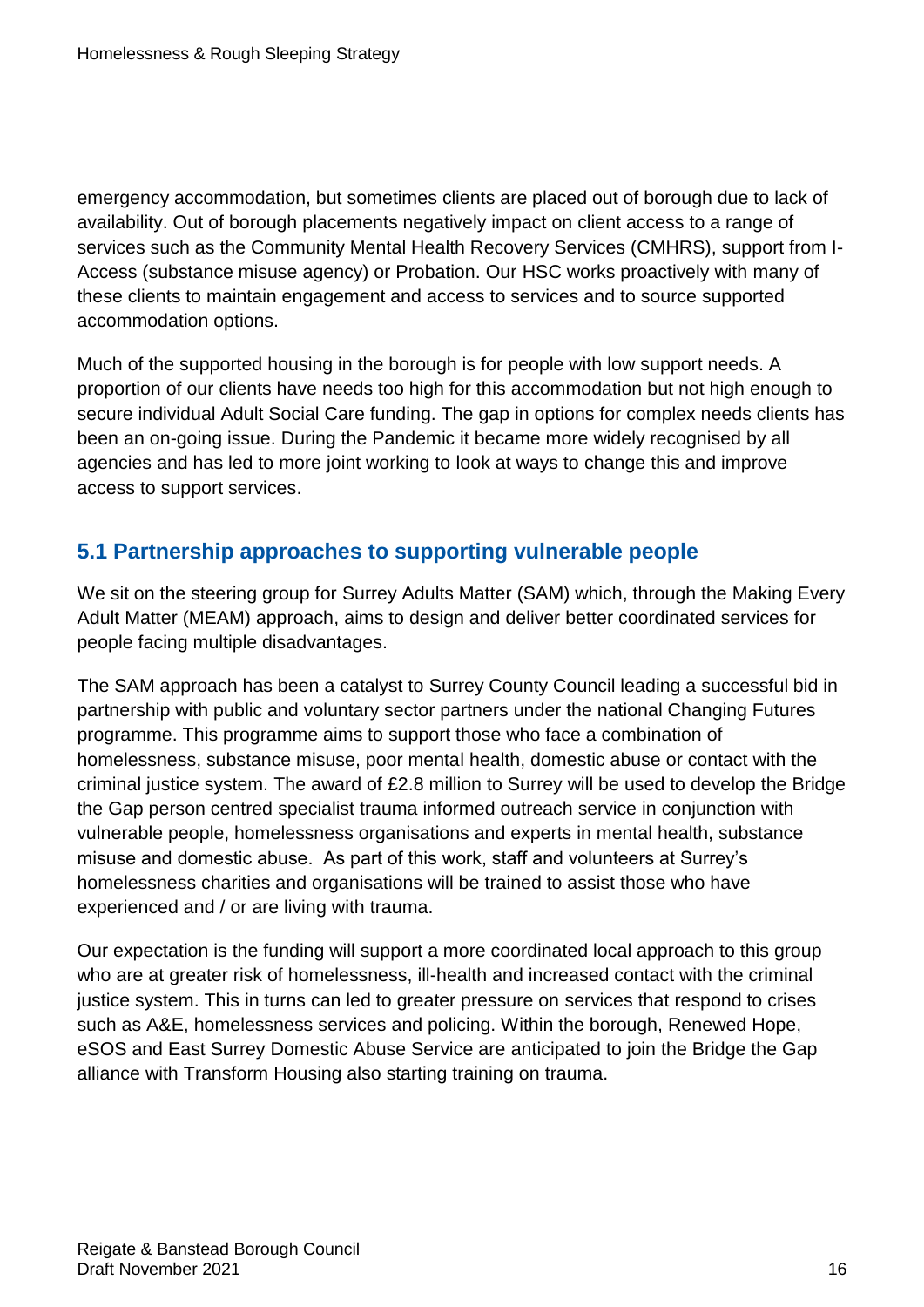## <span id="page-16-0"></span>**5.2 Mental Health**

Between 2018/19 and 2020/21 the most commonly identified support need for households owed a homelessness duty was a history of mental health problems accounting for 20% of identified support needs.

The Housing Options available for single clients experiencing mental ill-health depend on how stable their health is at the point they need housing help and their willingness to engage. The Borough benefits from a number of low support units of supported accommodation for clients with mental ill-health, although many of these units also accommodate people with other support needs, and many are shared facility. Some clients are assisted into supported accommodation outside of the borough due to lack of local availability and they do retain their local connection on the Housing Register.

The complexity and challenges around mental ill-health mean different clients need different solutions. Some prefer self-contained housing. We support clients assessed as able to sustain a tenancy into self-contained and work with partners such at the Forward Trust to source private self-contained housing. Unfortunately, the private sector options available to under 35s who were not care leavers are affected by Universal Credit restrictions which limit the housing element of their claim to the shared room rate.

Much of the supported accommodation in the borough is for clients with lower support needs. A number of organisations provide homes in our borough for a mix of client groups which is invaluable. Our current providers are Transform Housing & Support, Sanctuary, YMCA East Surrey and Wayside Community. Unfortunately, some clients with more significant mental illhealth or multiple needs, are deemed too high need for most providers. In some cases, these clients are also deemed below the threshold for specialist mental health Adult Social Care funded beds. This gap in provision means these households are often placed in general needs emergency or temporary accommodation with referrals to mental health outreach services.

Surrey has a Mental Health and Housing Protocol to be followed where a client is in hospital. This means housing officers visit wards, meet clients, attend ward round meetings and are involved in hospital discharge meetings and Care Plan Approaches. This process continued through the Pandemic. This joint multi-agency approach has led to some successful planned discharges for clients who were at risk of homelessness. We are aware that not all health staff and ward nurses are aware of the protocol and further training is needed. Within East Surrey, Mole Valley District Council's Housing Needs Manager provides this training offer on our behalf.

The Pandemic has facilitated opportunities for closer working and engagement with Surrey and Borders Partnership, Adult Social Care, and County Public Health to identify gaps in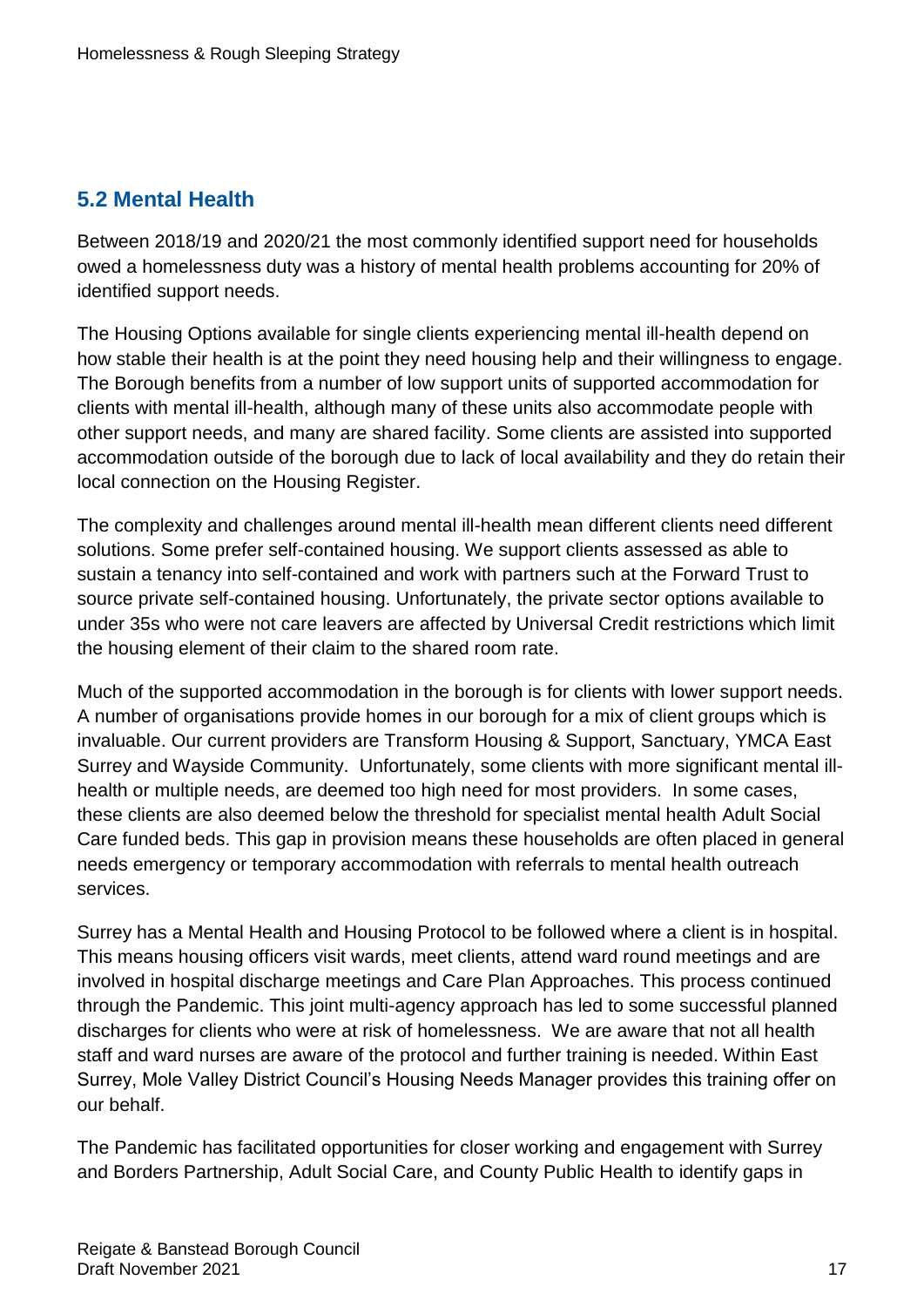service provision, understand resourcing issues and opportunities for joined up working around mental health. The successful cross organisation bid for funding from the Changing Futures programme is a good example of this joined up approach. This momentum will be exploited over the coming months and years with the aim of being able to refer our clients to mental health services at the earliest point, and for them to receive timely support to support tenancy success.

## <span id="page-17-0"></span>**5.3 Domestic abuse**

Of the households owed a homelessness duty, the third most commonly identified support need was being at risk of or having experienced domestic abuse. It accounts for around 11% of all the support needs identified during 2018-2021.

Due to higher numbers of domestic abuse cases in the borough, the regularity of Multi-Agency Risk Assessment Conferences increased in the borough from monthly to 2 weekly in 2020/21. MARAC is well attended and includes the Housing Team and Raven Housing Trust with attendees working together to support those experiencing domestic abuse through a range of measures including support to move if appropriate.

Within the team, staff are trained on recognising and responding to households experiencing domestic abuse. The Council has close working relationships with Reigate & Banstead Women's Aid and East Surrey Domestic Abuse Service who offer emotional support, practical support alongside a range of services from supporting survivors at court hearings, home security measures, counselling and support for children.

Enrolled by Surrey County Council in 2020/21, the Housing Service is benefiting from becoming Affiliated Members of the Domestic Abuse Housing Alliance (DAHA). The Council received £34,000 funding from central Government to assist with implementation of the Domestic Abuse Act 2021 and took part in project in which the DAHA standards of practice were shared, and our own practices were health checked. This supports our preparation for the full implementation of the Act in partnership with Surrey.

## <span id="page-17-1"></span>**5.4 Prison Leavers and Ex-offenders**

In more recent years the Housing Options team has worked with a rising number of prison leavers and ex-offender clients. The group are identified as the fifth most common support need for households owed a homelessness duty by the Council accounting for 8% of all support needs. However, this is only part of the picture and people in this group frequently have complex needs and can be hard to engage. Some are repeat offenders which is linked to repeat homelessness applications due to their unsettled status. Over the period 2018-21,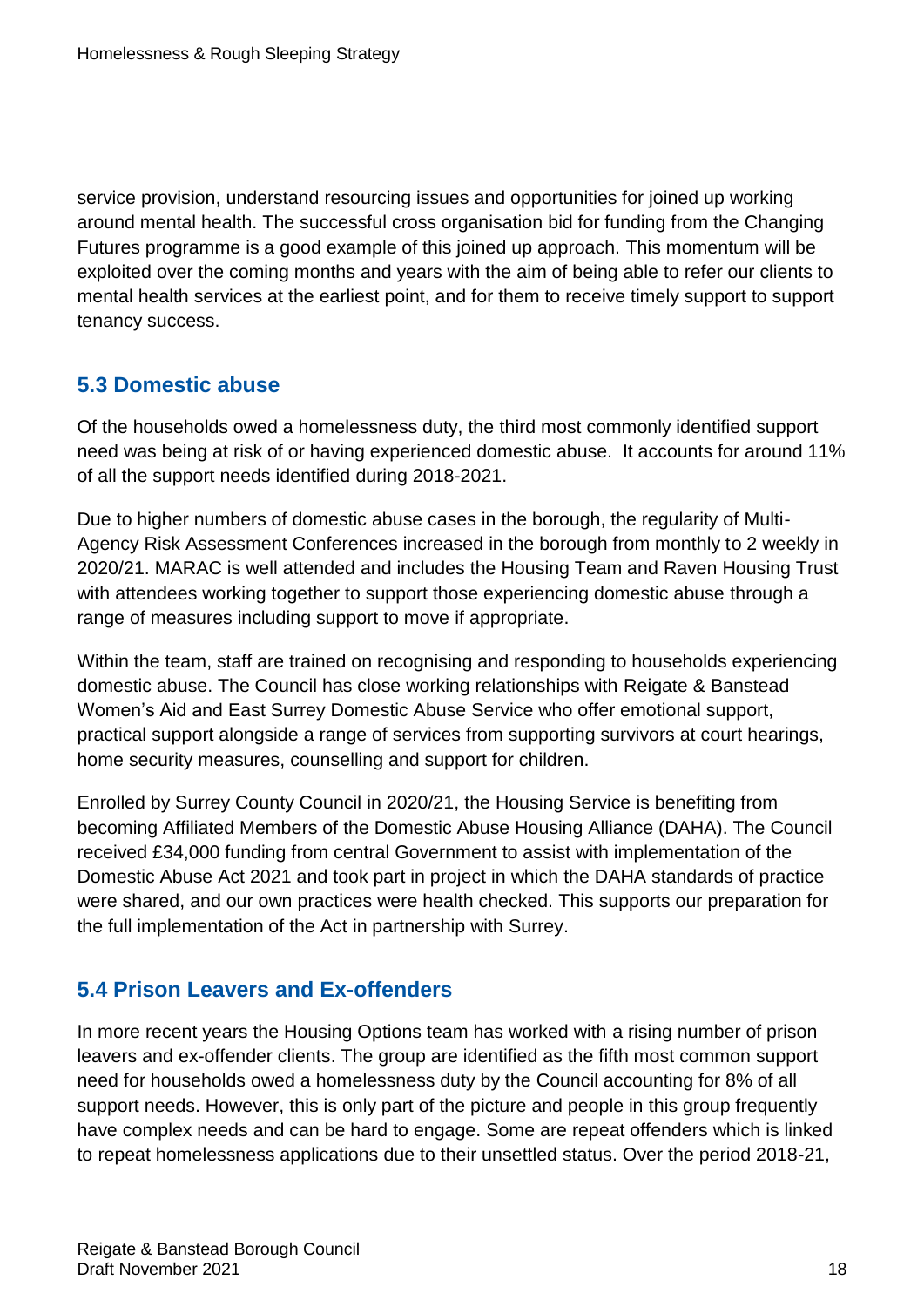having an offending history was identified as a support need 237 times. Given the very high numbers of households owed a homelessness duty who identified as having more than one support need and our experience of working with this group, we know many ex-offenders have multiple needs.

In 2019/20 the Housing Service participated in a Prison Leaver Working Group led by the Cabinet Office and Ministry of Justice. The project purpose was to identify opportunities to improve social inclusion, implement change and work in collaboration. We undertook case studies of several repeat offender clients to understand their journey prior to prison release through to presentation to the Council, placement and outcome. It was clear that many had issues around substance misuse, mental ill-health, estrangement from family and a lack of support networks. A number of clients were known to the team, having presented as homeless repeatedly after failing to sustain their emergency accommodation or social housing tenancy or were re-called to prison. Although the project ended prematurely due to the Pandemic it showed a strong link between offending, mental ill-health and substance misuse and the need for greater service collaboration.

For 2020/21, the Council secured Government Rough Sleeper Initiative (RSI 4) funding to enable the appointment of a Prison Resettlement Worker. This will support our efforts to intervene early through timely Duty to Refers and enable support to start prior to prison release. The Worker will work closely with the Prison Service, Probation Team, Ministry of Justice and other relevant agencies to support single person prison leavers being released with no fixed address. Clients will be assisted to apply for benefits, register with GPs, set up a bank account, engage with specialist support providers such a I-Access as appropriate and to access suitable housing options such as supported housing or private rented housing.

This post will complement the work underway at the National Probation Service to procure properties in Kent, Surrey and Sussex to be made available to prison leavers homeless on release or leaving other prison managed premises and homeless for a period of up to 12 weeks. A joined up approach across agencies, use of Duty to Refer, and the Prison Resettlement Officer post aim to assist prisoner leavers following a 12 week placement by Probation.

## <span id="page-18-0"></span>**5.5 Looked After Children, 16/17 year olds and Care Leavers**

Over the period 2018-21, 23% of applicants owned a prevention or relief housing duty were aged 18-24. Of all households owed a homelessness duty, young people account for four percent of reported support needs. This group includes young people agreed 16-17, 18-24 year olds, care leavers aged 18-20, care leavers aged 21. Since 2018 numbers in this group have remained steady.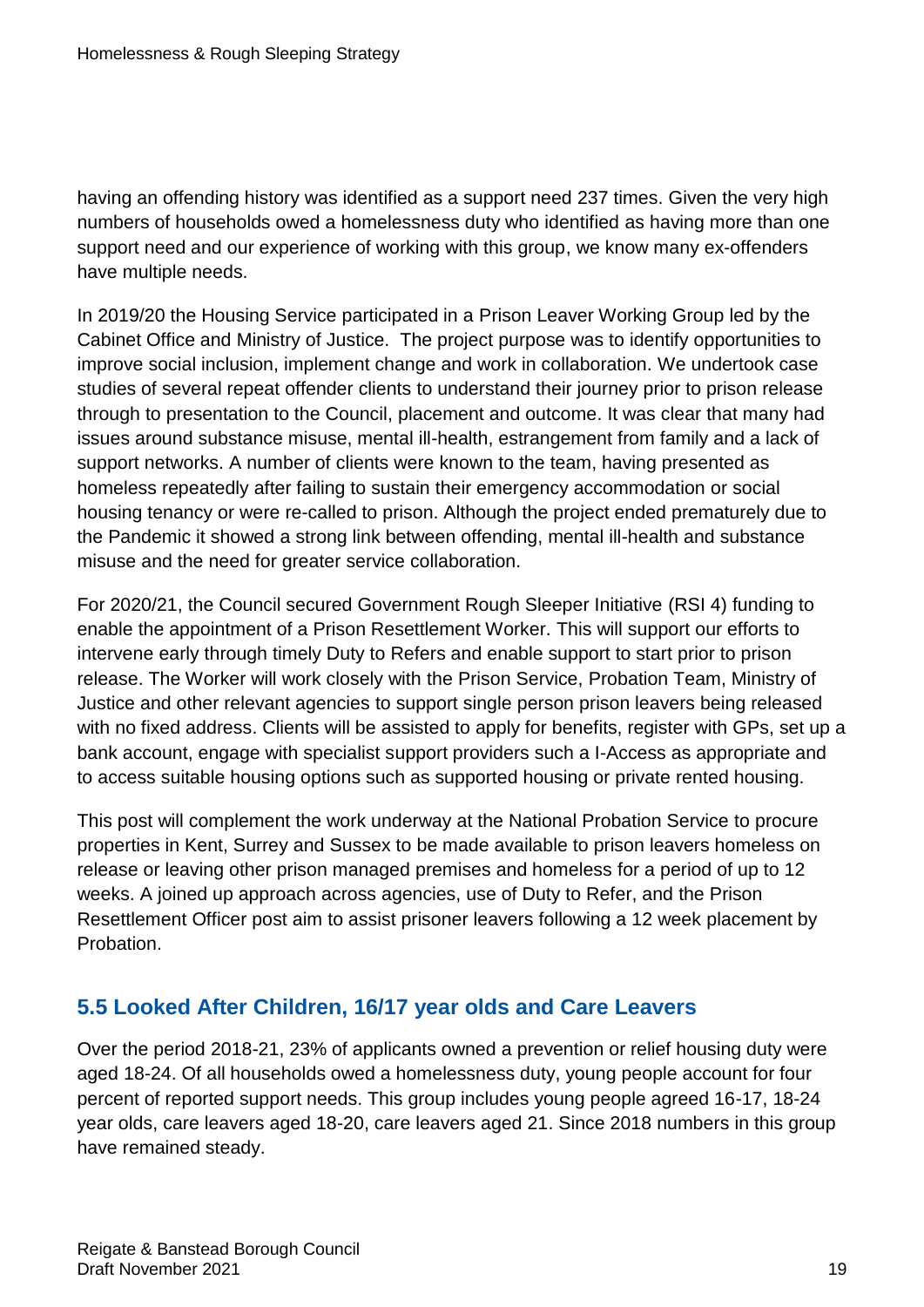We rarely place 16/17 year olds in emergency accommodation. This has been largely due to the joint working arrangements in place between Surrey Districts and Boroughs, Children's Services and the Homeless Prevention Support Service (HPSS). The HPSS worked with 16/17 year olds at risk to ensure homelessness was prevented or placements found. HPSS also ensured that appropriate assessments were made under the Children Act.

A protocol between the Districts and Boroughs and Children's Services underpins the process. It also includes the working arrangements between all parties in relation to Looked After Children and Care Leavers. Following the HRA, a re-structure of Children's Services in 2019 and the HPSS being brought in-house to Surrey, a review of the protocol is underway, although it has been delayed by the pandemic. Mole Valley District Council's Housing Need Manager is the local authority lead for this workstream.

The Council has amended the local connection rules applicable to care leavers wishing to join the housing register. The change makes an exemption to the local connection rules for care leavers who are subject to a Surrey County Council corporate parenting duty. Care leavers are also prioritised on the Register.

We attend quarterly meetings with the Looked After Children Team and Care Leavers Team to identify young people who may need social housing in the future. Together, we aim to ensure a smooth transition for many in this client group, from care into their own private rent tenancies, supported or social housing tenancies. The meetings have identified that many of the young people were not joining the register and the meetings have helped to highlight to personal advisors and social workers that is an essential action to help ensure a housing pathway. Joined up work is underway with the Corporate Parenting Team to understand future housing provision for Care Leavers in the Borough and across Surrey.

Borough provision for young people and care leavers is good. We work closely with YMCA East Surrey who deliver Hillbrook House, a 44 room scheme for young people mainly aged 18-30 with placements also of 16/17 year olds, unaccompanied asylum seekers and emergency care beds on behalf of Surrey County Council. We have also provided capital funding to the YMCA towards delivering three move-on schemes for young people in the borough providing a total of 25 rooms. The most recent scheme in Horley delivered in 2021/22 received £600,000 capital funding from the MHCLG / Homes England 'Move-On' Fund and £450,000 Council capital funding enabling the provision of 12 rooms for young people with low support needs.

## <span id="page-19-0"></span>**5.6 Substance misuse**

Substance misuse accounts for 10% of all support needs of applicants owed a homelessness duty. Since 2018 the numbers of applicants owed a housing duty with drug dependency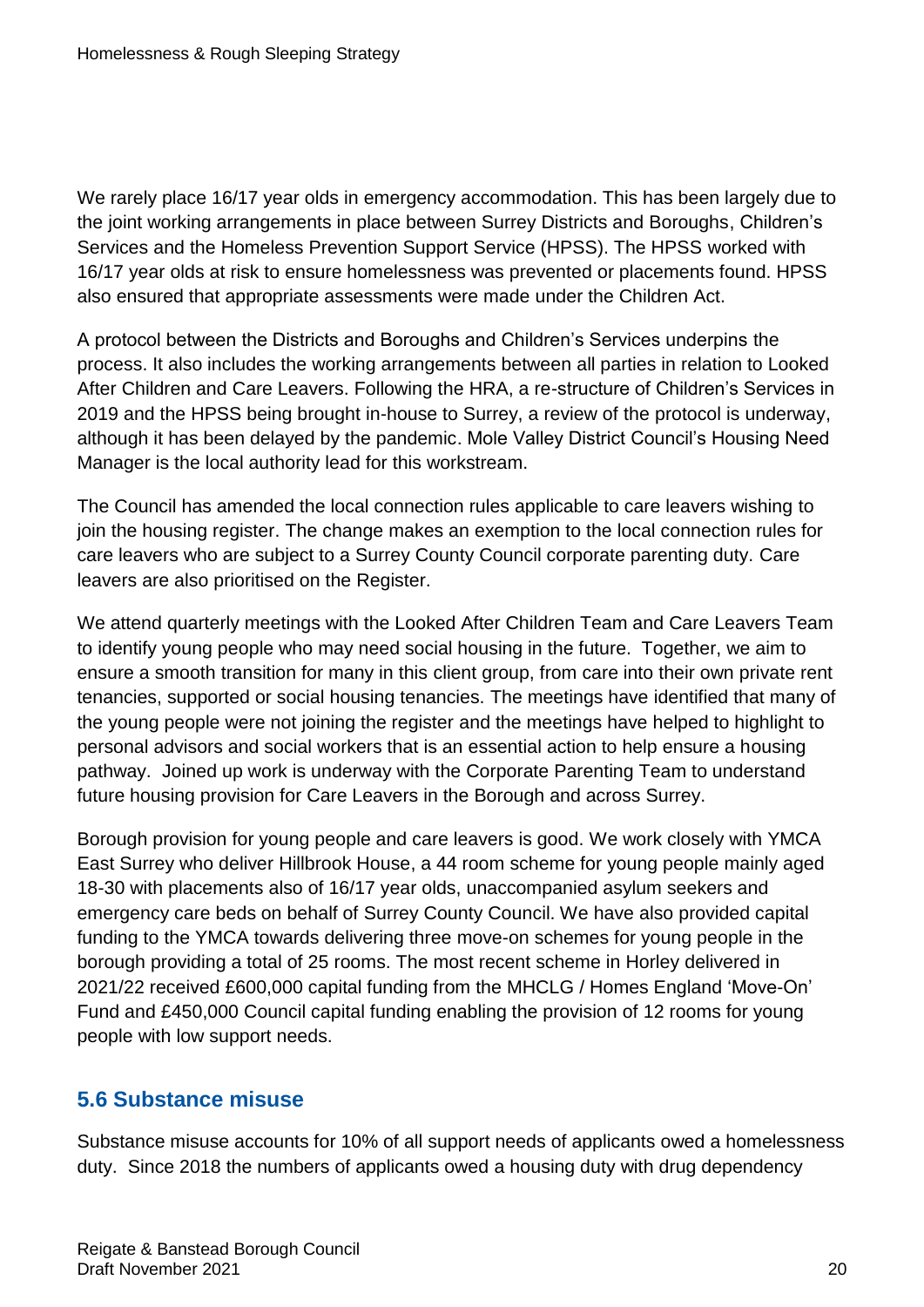needs has risen from 49 in 2018/19 to 72 in 2020/21. There is supported accommodation available in the borough for ex-drug users and a limited number of spaces available for clients on prescription alternative drugs. For drug users owed a homelessness duty unwilling to engage or those on prescriptions unable to access supported accommodation for other reasons or simply due to lack of availability, the only option is placement in unsupported emergency accommodation. Our Tenancy Support Coordinator works to engage these clients, encourage, and support them to attend regular appointments with I-Access and other drug support services.

The numbers of homeless households with alcohol dependency have been rising each year from 46 in 2018/19 to 67 in 2020/21. These cases can be very difficult to engage and many have chaotic lives, sometimes linked to an offending history and mental ill-health. Some supported housing schemes will accept these clients but usually this is based on a commitment not to drink or complete abstinence. There remains an on-going need for accommodation options for those still drinking. Many of them need some form of settled accommodation to provide space and time to moderate their drinking or to give them a stable environment and the support they need to engage with cessation services. There are no 'wet hostels' in the Borough for those still drinking which means these clients experience repeat street homelessness and rough sleeping.

This means most are placed in unsupported emergency accommodation whilst our Housing Support Coordinator works with the client to source suitable supported accommodation, usually out of Borough.

Our Housing Support Coordinator and Relief Officers have developed good networks with a variety of supported housing providers who specialise in accommodating those with challenging needs and behaviour. All clients with medium to high support needs are referred to multiple providers in and out of the borough. We support clients with all aspects of this process to achieve as many positive outcomes for clients as possible.

Joint work with Surrey County Council Public Health and Adult Social Care colleagues together with mental health teams will deliver new ways of working over the coming years. A combination of joined up approaches which streamline service delivery, and additional resources will enable the provision of more support to the most vulnerable to enable them to engage fully and sustain their accommodation.

## <span id="page-20-0"></span>**5.7 Duty to Refer and discharges from public sector facilities**

Each year a number of people are discharged from hospital or prisons often with unknown support needs and no settled accommodation to return to. These individuals are at high risk of homelessness.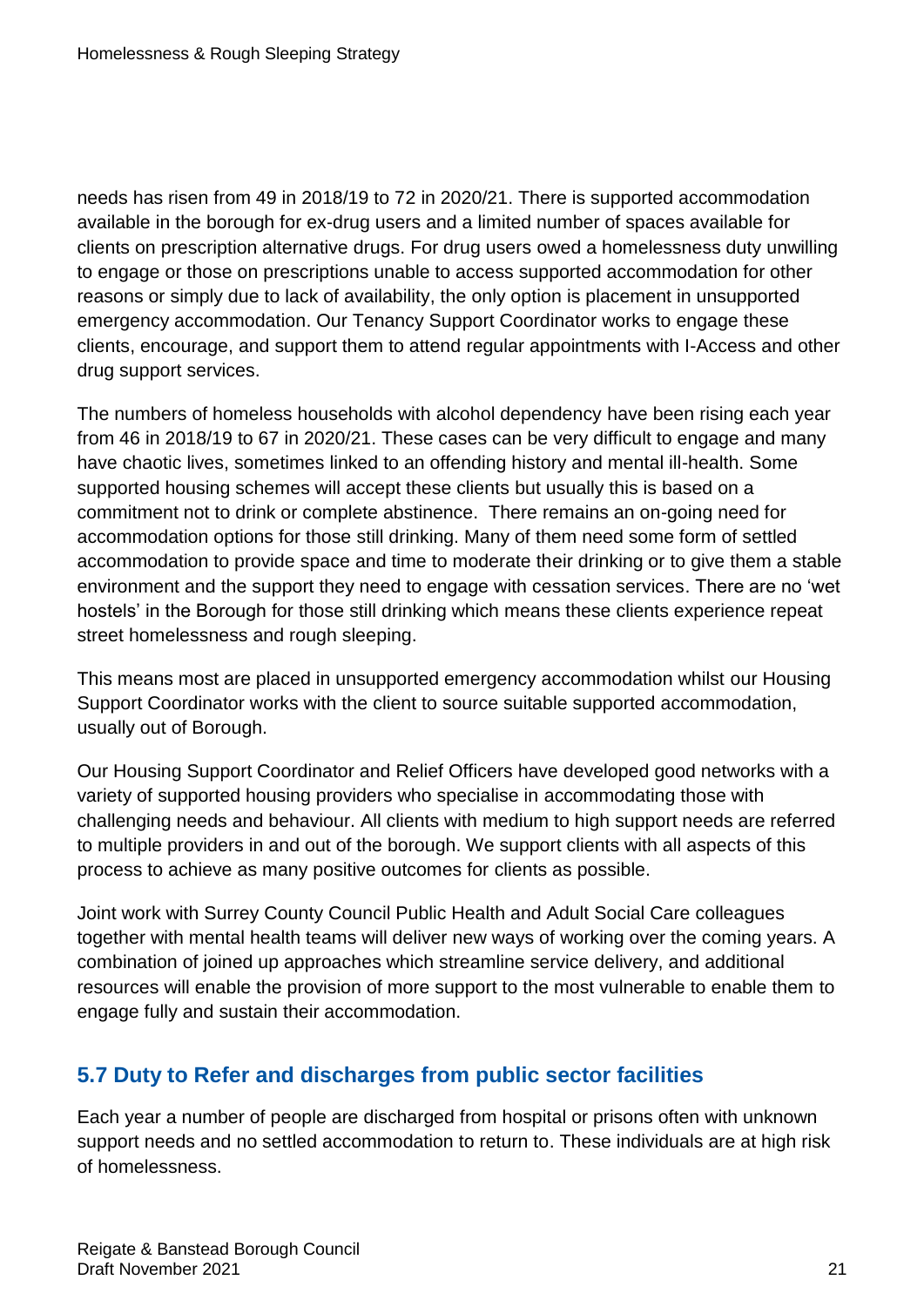The HRA placed a Duty to Refer on specific agencies to identify individuals with a housing need and refer them early to a local authority housing team so early intervention work can begin. Since the Duty commenced the Council has received a total of 115 referrals from a range of agencies subject to the duty and from organisations not subject to the Duty. Referrers include the Prison Service, Probation, Hospital A&Es, and a number are also received from mental health wards. Already in 2021/22 there has been a significant increase in the referral rate, during the first two quarters 76 Duty to Refers have been made to the Council with a particular increase in prison referrals. The overall increase in referrals, is linked to greater awareness and through working groups in Surrey such as Surrey Adults Matter and Surrey-wide protocols around hospital discharges.

Duty to Refer can provide an effective mechanism for non-housing agencies to secure housing advice and assistance for individuals under their care. It has taken time for all agencies to recognise the need to make early referrals and to provide the most meaningful information to support engagement with the Housing Team. The referral process has been streamlined with clear information on Surrey County Council's website and individual Council websites. We will continue to analyse referrals and outcomes.

With a 1,000 bed prison in our borough, we are working with it to better manage the Duty to Refer process including the timing of the referral to allow time for earlier engagement and the sourcing of appropriate accommodation. We are taking the lead in Surrey on Duty to Refer for prison leavers including out of area prisons. The combined referrals from Prisons and Probation accounted for the majority of referrals. To better support ex-offenders, the Council successfully applied to the Rough Sleeping Initiative 2020/21 to fund a dedicated Prison Resettlement Worker for one year.

#### **NEW ACTIONS:**

- Monitor the success and positive outcomes delivered by the Prison Resettlement Worker in post 2022/23 and identify longer term funding streams and accommodation options to assist this group
- Agree and implement the 16/17year old, Looked After Children and Care Leavers Surrey wide Protocol and monitor housing pathway outcomes
- Work with substance misuse support agencies and Surrey County Council to identify options for those clients unwilling to engage with substance reduction programmes and agree alternative support and / or housing options.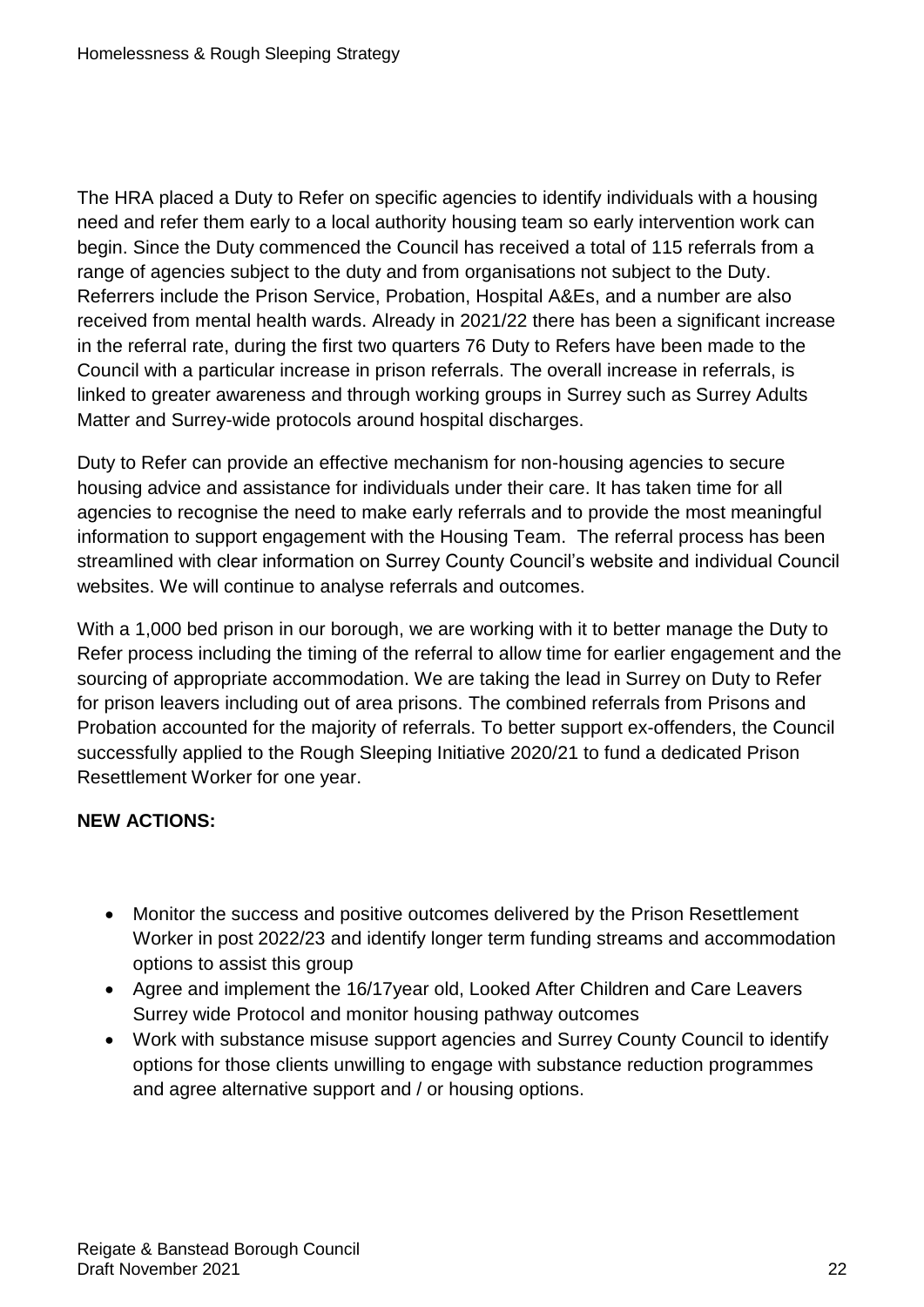# <span id="page-22-0"></span>**6. Priority Three: Tackle Rough Sleeping**

The Borough has experienced an increase in rough sleeping over the last few years. Whilst the annual street count snapshot that takes place across Surrey, shows under 5 in the borough, the reality for the rest of the year can be different. Street homelessness is low, but the numbers of those at risk of it because they have no fixed abode has increased. During 2019/20 of the 138 Relief Duty acceptances 91 were from single people of which 39 had a history of rough sleeping as an identified support need. In 2020/21 of the 249 Relief Duty acceptances, 161 were single people of which 61 were identified as having a history of rough sleeping as a support need.

Of applicants owed a homelessness duty with a support need, a history of rough sleeping support need was the fifth most identified support need accounting for 7% of support needs. Our experience is many of those sleeping rough or with a history of rough sleeping also have multiple support needs often including mental health and substance misuse.

East Surrey Outreach Support (eSOS) recorded 143 Streetlink referrals and 103 referrals from the Council and other agencies during 2020/21 for the borough, of these around 44% had two or more support needs. Working in partnership with East Surrey Councils we have made successful bids to the various national Rough Sleeper Initiative funding programmes and have also secured funding for borough schemes. In Summer 2021 we submitted an Ending Rough Sleeping Plan to MHCLG setting out our plans over the next 12 months to move towards the goal of ending rough sleeping.

## <span id="page-22-1"></span>**6.1 Complex need supported housing scheme**

Accommodation for homeless single people with complex needs is identified as a priority in the Council's Housing Delivery Strategy. The data on the support needs of households owed a duty demonstrates the need for supported housing for people with complex needs typically including mental ill-health substance misuse and a history of rough sleeping.

Options to deliver a shared facility scheme are being explored with partners. We are aware of the gap in accommodation options for people continuing to drink and use drugs and the shortage of accommodation for people with higher need mental health problems. Liaison with Surrey County Council has also highlighted the gap in provision and services for these groups.

However, the cost of providing support services is high and external funding opportunities for support services are extremely limited. The on-going revenue funding challenge is significant. We continue to assess options around securing a single scheme for up to 12 clients and are also exploring options for a series of smaller schemes.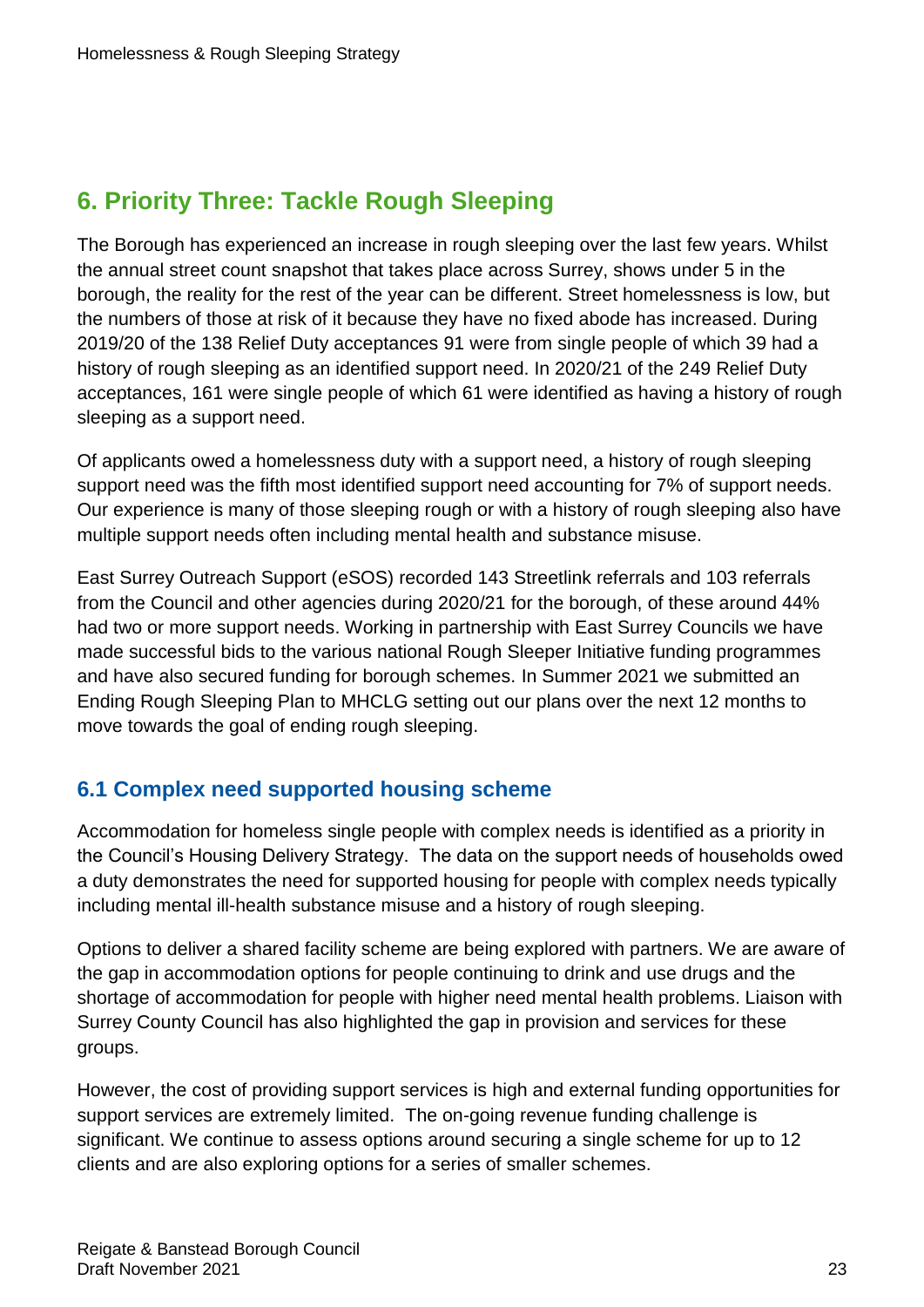## <span id="page-23-0"></span>**6.2 East Surrey Outreach Service eSOS**

The Borough jointly funds the East Surrey Outreach Service (eSOS) which provides an outreach service for rough sleepers and those at risk of it in Mole Valley, Tandridge and Epsom. In 2019 the contract holder changed to Thames Reach. eSOS has a manager and two outreach workers and a complex needs outreach worker. The Housing Options Team has a close working relationship with eSOS whereby the Options Team refers clients to accommodation providers and focuses on housing options. eSOS offers practical and inperson support by accompanying clients to a variety of appointments including GPs, substance misuse agencies, applying for UC and other benefits.

eSOS clients can access emergency assessment beds for a period of up to six weeks which enables intensive support to take place whilst an individual is safely accommodated. The two beds, available to East Surrey housing teams, are located within Leatherhead Start. The Council also accesses emergency beds from specific providers as necessary. Emergency beds are an important resource to providing an immediate placement for rough sleepers with chaotic lifestyles and who frequently experience substance misuse, mental ill-health or have offender backgrounds.

In January 2020 and May 2021, Mole Valley Council led an East Surrey bid under the Rough Sleepers Initiative Year 3 monies (RSI3). The successful bid secured £131,000 in year 1 and £146,000 in year 2. The bid comprised three elements:

- Further assessment beds per authority bringing these to 4 beds for the Council
- A one-year funding extension to the complex needs outreach worker role within eSOS
- Additional funds for personalised budgets for the outreach worker's complex clients. Up to £1,000 per client can be used to facilitate their housing pathway. Examples include paying arrears which prevent access to the Housing Register, purchasing extra support hours to enable access to a supported housing related support provider.

## <span id="page-23-1"></span>**6.3 Tenancy Support**

Moving into settled accommodation can be a significant challenge for our clients with a history of rough sleeping. Following a successful bid to the Government led Next Steps Accommodation Programme which is focused on Rough Sleepers, a one year Tenancy Sustainment Officer post was created to provide support to single people about to be or placed in settled accommodation. This Officer works with a small caseload at a time to provide intensive support for 10-14 weeks on average, but usually until a client is settled, can manage, and has other support in place to assist them.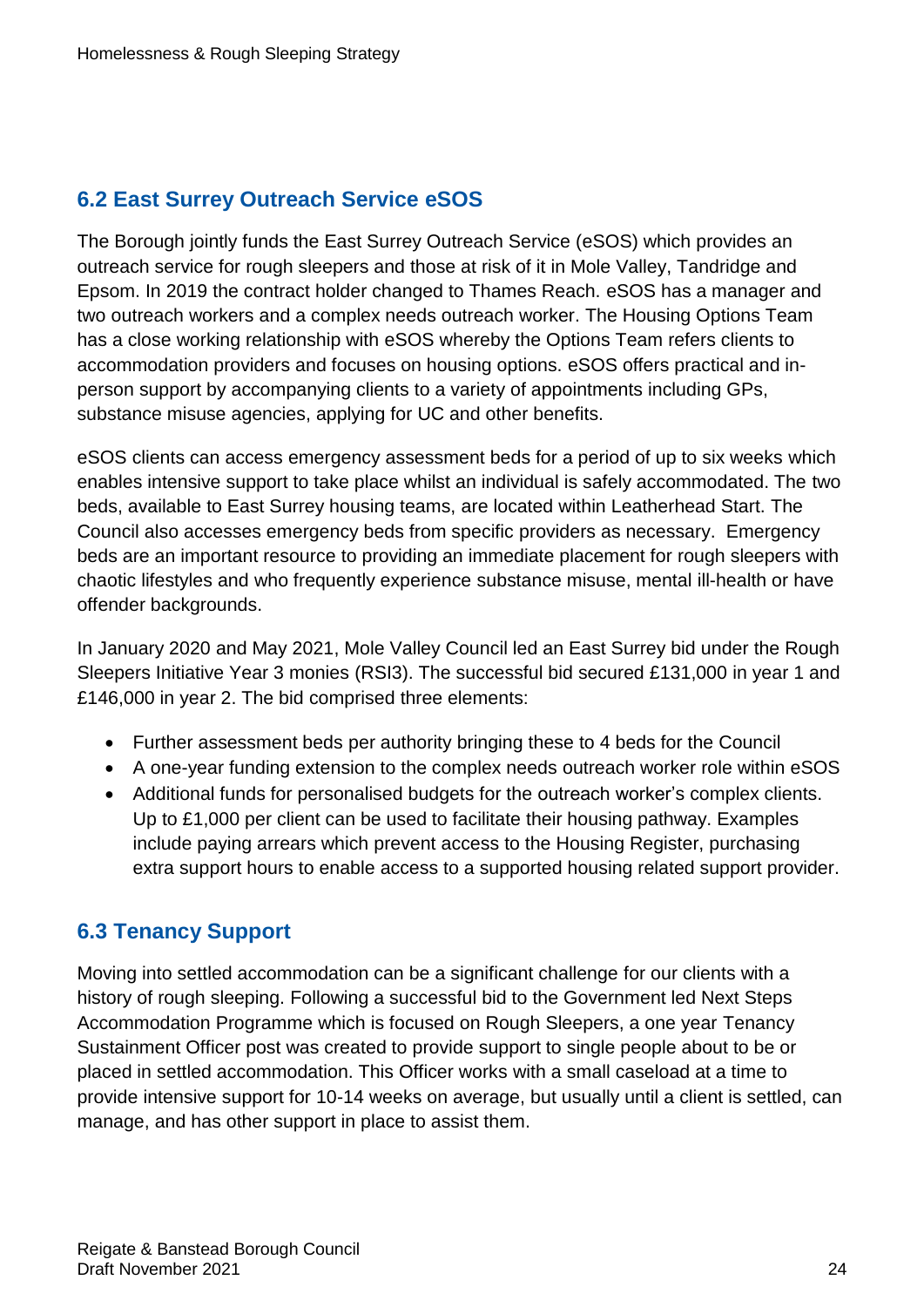Clients are helped with tenancy sign ups, applying for benefits, setting up rent payments, sourcing furniture, ensuring linkages with statutory agencies are maintained and new linkages are made with non-statutory organisations. The Sustainment Officer will also mediate in any neighbour and landlord disputes to bring a resolution. This post is linked up with the Prison Resettlement Worker role and our own in-house Tenancy Support Coordinator role. We also access support from Parashoot a local tenancy support service which can assist with lower level short-term needs.

## <span id="page-24-0"></span>**6.4 Winter Night Shelter**

Every year the Winter Night Shelter has provided overnight accommodation for rough sleepers and those at risk during December to March. Operated by Renewed Hope in partnership with local churches, the scheme offers individuals a warm bed, access to showers, clean clothes, a hot meal, breakfast, a packed lunch, and a listening ear. Overnights stays are rotated between churches in the Borough. Clients are referred by the Options Team and during their stay the team continues to work with clients to support them with more secure accommodation.

One of the many impacts of the Pandemic was a cessation of Shelter in 202/21 and 2021/22. Using a combination of Government funding from the Rough Sleepers Initiative Programme, Cold Weather Funding, Protect Plus funding, the cabins and accommodation in a local hotel were secured. It is hoped that provision of a winter night shelter by Renewed Hope, most likely in a different format, will return in 2022.

## <span id="page-24-1"></span>**6.5 Everyone In**

In March 2020, the Government launched the E*veryone In* initiative to encourage all rough sleepers to come into accommodation during the Pandemic. The closure of many hotel and guest house facilities used to provide emergency housing and the need to provide accommodation for individuals with COVID-19 symptoms led the need for new ways of working. Working with a local hotel, closed due to the Pandemic, the Team arranged access to 13 rooms. The Team received funding from the Rough Sleeper Initiative 4 (RSI4) programme following a successful bid to support this. Clients were given access to kitchen facilities and regular food bank parcels were provided. Night Marshalls provided overnight safety and security to clients for a number of months.

In addition, the Team sourced and set up 8 self-contained cabins for single people in a leisure centre carpark. The cabins provided a resource for any individuals experiencing COVID symptoms, enabling them to self-isolate safely. Hot meals and food parcels were provided at the point of full lockdown in March 2020. Cabin occupants were provided with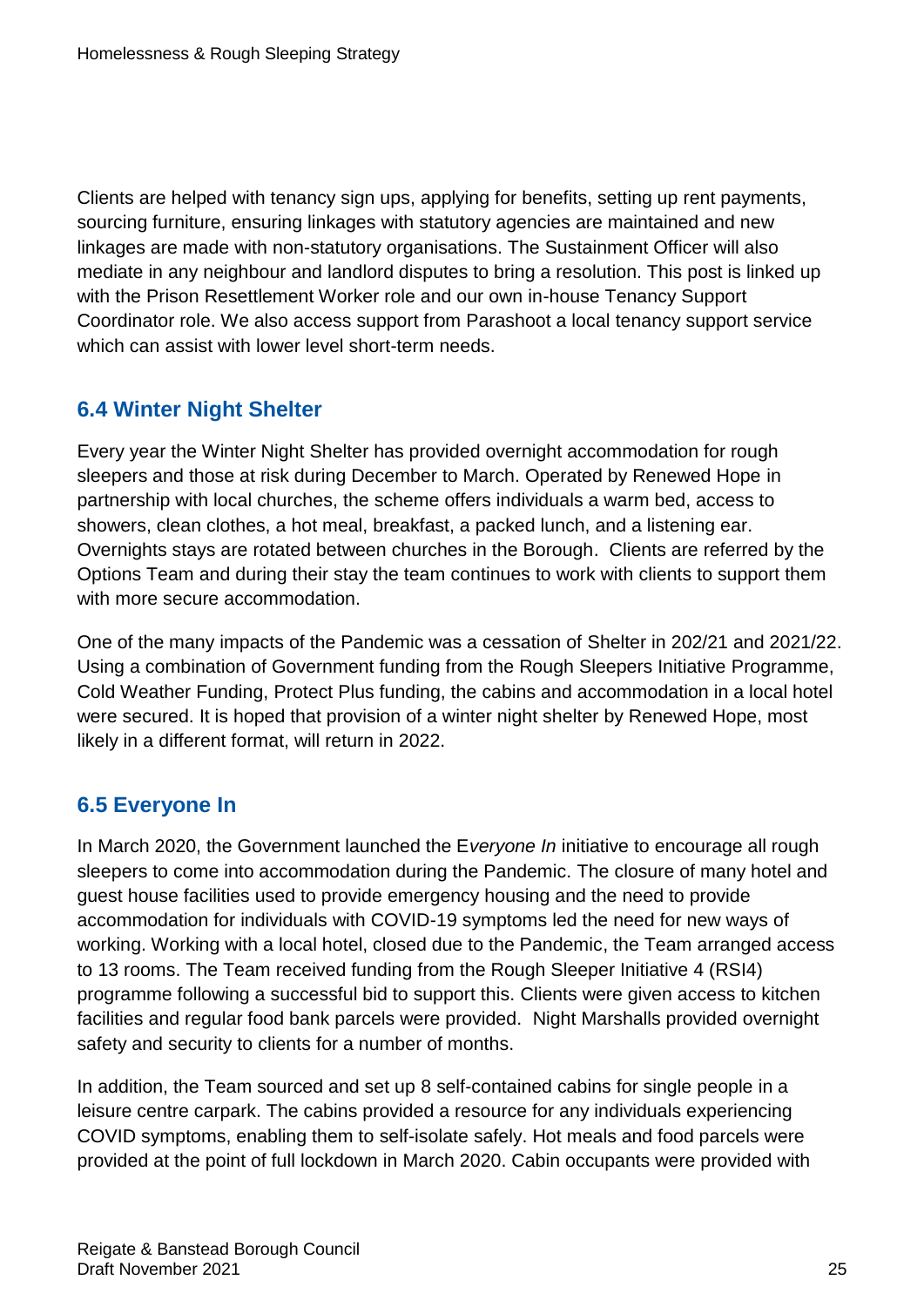microwaves, mini fridges, TVs, crockery, cleaning materials, toiletries, bedding and towels. A partnership with Surrey County Council enabled 3 cabins to be made available for their clients. The cabins were part funded by government Cold Weather Funding £6,400 for rough sleepers and Protect Plus Funding of £5,000.

Our Housing Options Team, eSOS and Renewed Hope worked closely with clients placed, providing them with welfare support, access to foodbanks, assistance with benefit applications, accessing GPs and other services and identifying housing pathways.

In summer 2020, the Council successfully bid for additional Next Steps Accommodation Programme Funding to support our work to find housing solutions for those assisted off the street during the Pandemic. Over £180,000 was awarded to enable the Housing Service to secure accommodation for those at risk of or rough sleeping up to March 2021, for a night accommodation security service, a scheme to offer landlord incentives, financial assistance to help clients to source furniture and a tenancy sustainment worker post.

## <span id="page-25-0"></span>**6.6 Move on Scheme and Housing First pilot**

A scheme to deliver four self-contained singe person bungalows is being delivered directly by the Council. The homes will be offered to single people rough sleeping or at risk of rough sleeping for a period of up to two years. A bid has been made to the Rough Sleeping Accommodation Programme for capital and revenue grant funding towards the scheme. The scheme is under construction and due to complete summer 2022.

Clients will be offered accommodation for up to two years. Support will be provided by the Housing Support Coordinator and Accommodation Officer. Clients will be supported with all aspects of managing their tenancies and the development of life skills. Our support workers will engage with statutory agencies as appropriate, support clients with basics such as setting up bank accounts, applying for benefits, managing budgets, arranging appointments with services statutory and non-statutory agencies, taking part in volunteering opportunities and getting into employment. All clients will agree a housing pathway so they can transition to more independent living.

We recognise that the Housing First model has become increasingly successful at assisting single people with support needs sustain long-term tenancies. It is based on a model of tenancy first with support brought to the client. The perceived risk of non-engagement from clients and potential tenancy sustainment issues has led to a reluctance from local housing providers have been reluctant to embrace this without strong assurances of support provision. The revenue cost of providing the intensive support has been a barrier to delivery of Housing First in the borough. However, we recognise the benefits of the model for many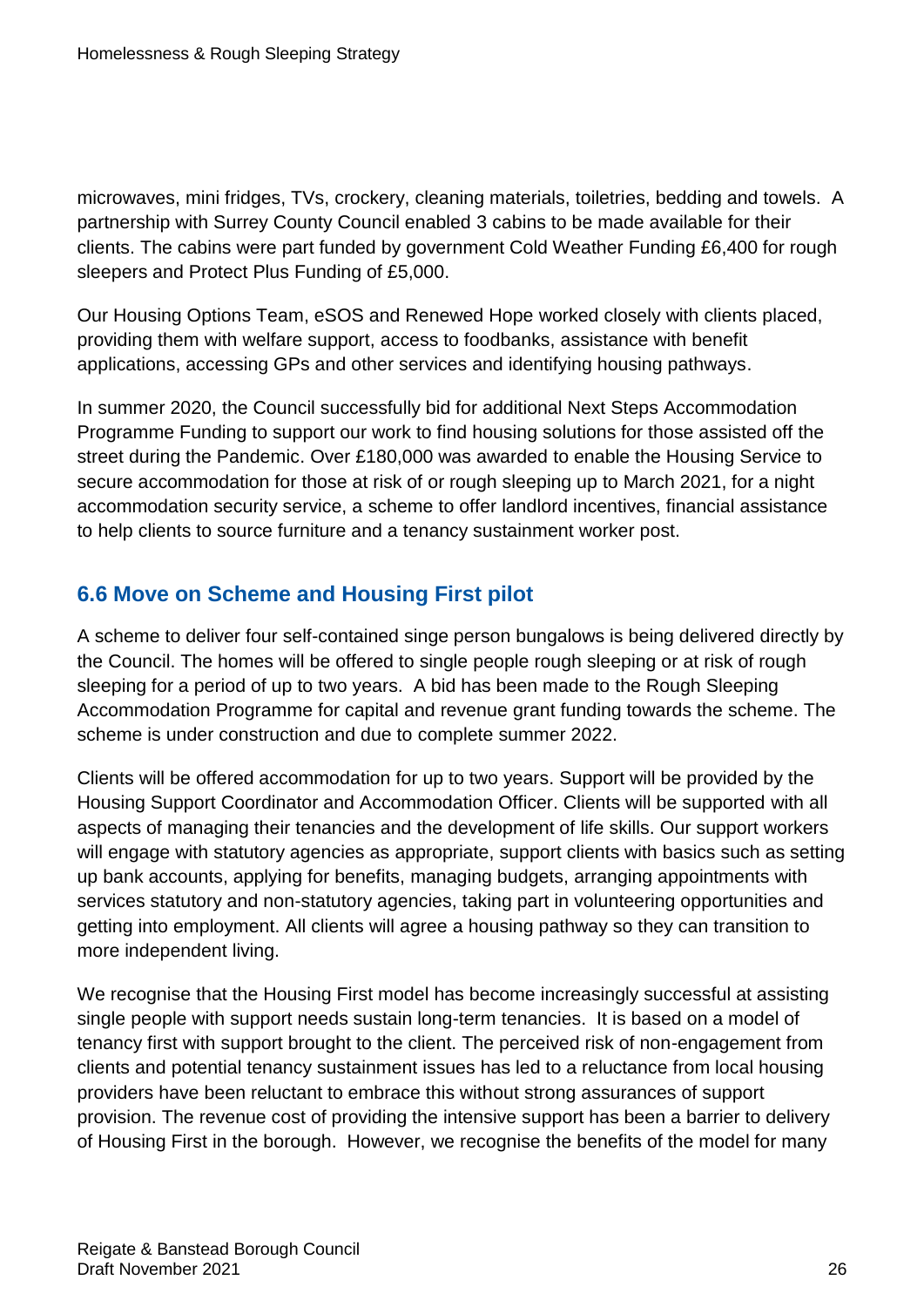clients and will explore support funding options and will engage local social housing providers with the aim of trialling this model.

#### **NEW ACTIONS:**

- Work up options to deliver supported accommodation scheme(s) for single homeless cohort clients
- Work with local social landlords to deliver Housing First accommodation in the borough
- Monitor and review the outcomes of clients placed in the Council's Housing First style scheme with a view to delivering additional projects

# <span id="page-26-0"></span>**7. Priority Four: Improve access to and the range of accommodation options**

Continuing to deliver additional homes across a range of tenures to meet many different needs is a significant challenge in the borough. The primary focus of our Strategy is the prevention of homelessness by saving tenancies wherever possible. Assisting households into alternative housing is our option when tenancies cannot be saved or when clients require a specific type of housing such as specialist supported accommodation.

## <span id="page-26-1"></span>**7.1 Housing Register & Choice Based Lettings**

Joining our Housing Register is an option for many local households on lower incomes. Following implementation of the HRA, we reviewed the Allocation Policy and made small changes to reflect the new requirements. Changes included additions and amendments to bands to reflect the varying duties owned by the HRA. We have also invested in a new software system which provides a much improved customer portal, back office functions and reporting tools for staff.

The number of homes let each year over the last five years has remained fairly stable although there was an uplift in numbers in 2019/20 and a downward trend in 2020/21 as a result of the impact of the Pandemic. The downward trend resulted in a 12 percent overall reduction in available properties, this was particularly marked for larger family bedroom homes.

The reduction in lettings during 2020/21 is linked to the slowing down of moves generally due to COVID restrictions, and fewer vacancies arising from evictions. There were concerns regarding the economic impacts of the Pandemic on tenants, but much positive work has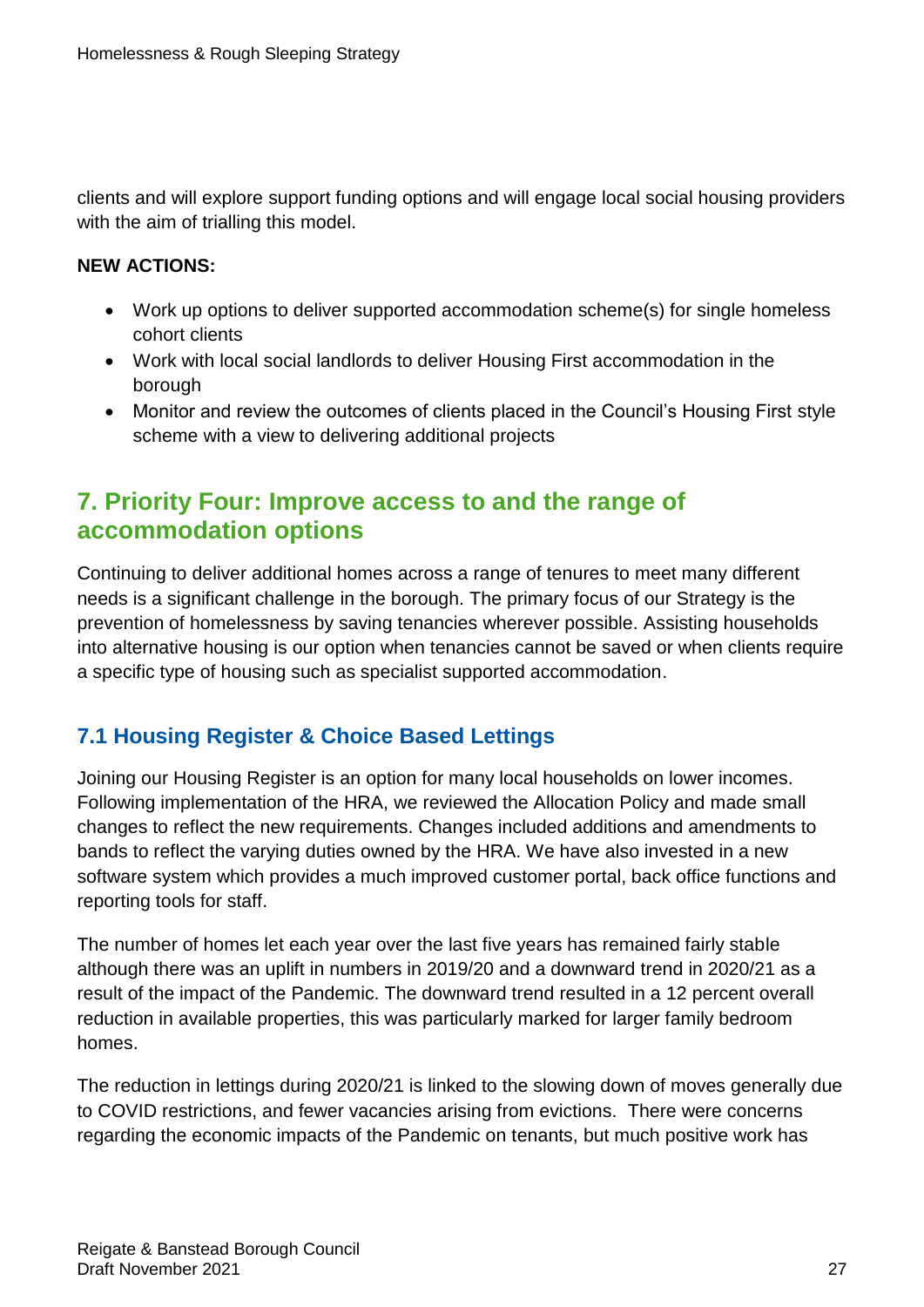also been taking place, with tenancy sustainment activities by social landlords and the Council's teams to help households manage the challenges.

Overall number of households joining the Register increased by 28 percent in 2020/21 compared to 2020/21 rising from 884 to 1,177 at October 2021. During 2020/21 almost 1,400 applications were made to the housing register, a significant increase, although many do not meet our policy requirements. The increases in number of applications and numbers accepted into the Register seems to have been linked to the impacts of the Pandemic on employment and concerns about future financial security, but affordability is also a factor.

As the number of households on the Register increased the waiting times have also lengthened across all bands and size of home, this has been exacerbated by the reduction in vacant family sized homes over the same period. Waiting times vary according to area and property type preference. Some locations are extremely popular, and some types of property are more popular than others.

The wait for one bedroom homes has now increased from around a year to one to two years. Whilst the wait time for 2 bedroom homes has slightly increased due to the continued availability of this size of home. However, waiting times have increased for households with a three bedroom need or larger. Since 2019/20, the average waiting time in band C increased from 2.5 years to 4.5 years. Similar waiting times are found for households with a four bedroom or more need, typically band C applicants wait up to 4 years.

Making the best use of existing housing stock is an important element of meeting housing need. To encourage households no longer needing larger family housing to downsize they are placed in band B, our second highest priority band. Raven, our largest provider, also works to encourage households to downsize and in 2019 delivered a new build social rent scheme in Redhill comprising one and two bedroom flats and two bedroom houses aimed at downsizers. Several homes were taken up by downsizers, freeing up family sized homes for others. Raven also offers other incentives to encourage downsizing.

In addition, Raven has reviewed its policy on the use of fixed term tenancies and will no longer grant fixed term tenancies to tenants of studio, one and two bedroom homes. Given the high demand for larger family sized and need to make best use of this resource, fixed term tenancies will continue to be granted to residents of three plus bedroom properties. Tenants will be supported to apply to transfer to smaller accommodation as appropriate or seek alternative accommodation before the end of the fixed term to enable under occupied homes to be used by larger households.

The Council is a signatory to the Armed Forces Covenant and makes provision for serving and former Armed Forces personnel within the Housing Register and Allocations Policy, although the number of applications from this group is small.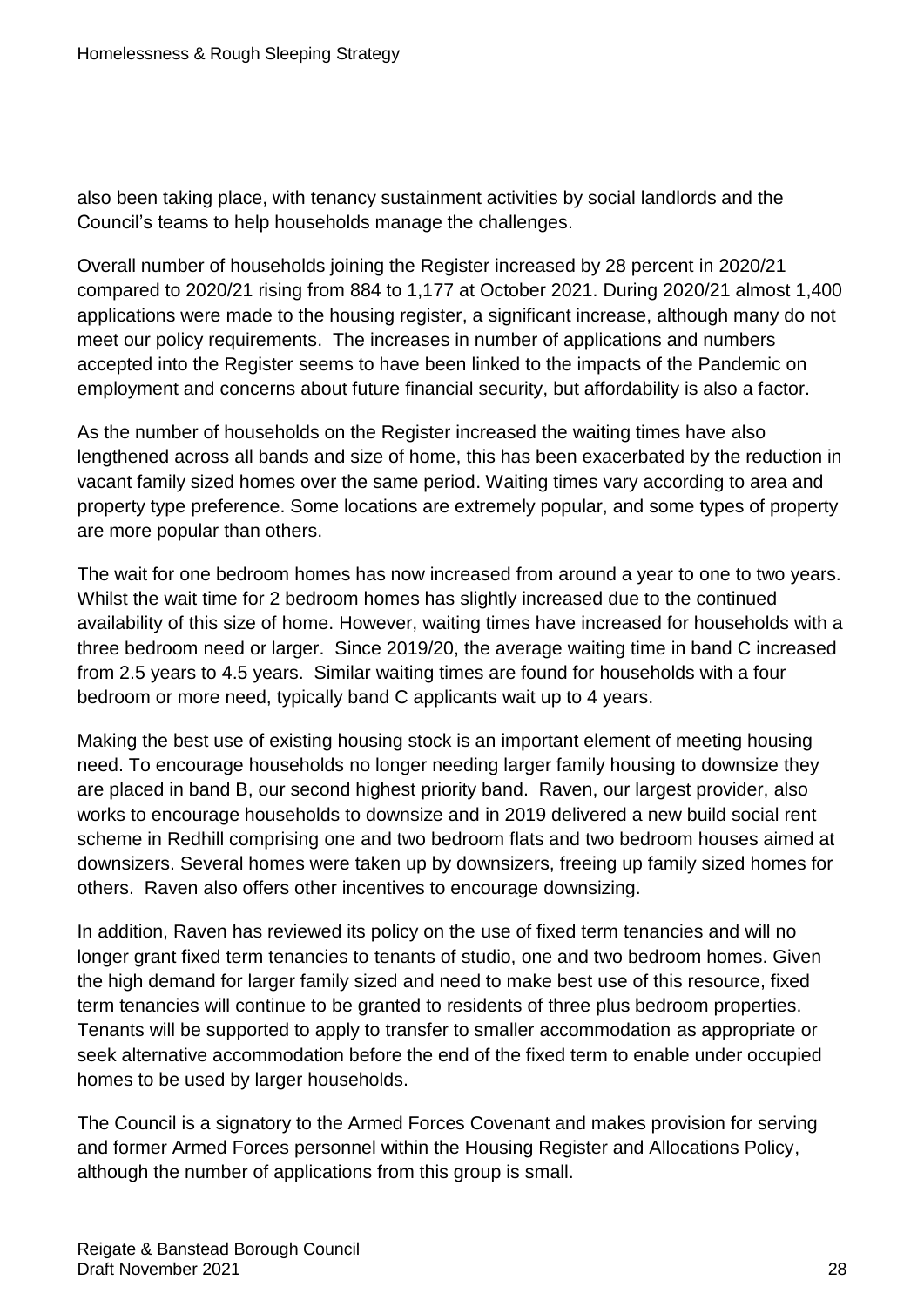## <span id="page-28-0"></span>**7.2 Delivering new affordable homes**

Through policies in the Council's Local Plan, we aim to secure 30% affordable housing on all development sites delivering 11 units or more. On larger allocated sustainable urban extension sites, the threshold is 35% affordable housing. The annual planning delivery target for affordable new build homes is 100 a year, equating to 1,500 over the 15-year plan period.

Our most up to date assessment of housing need shows the balance of need in favour of social rented homes. The target tenure mix for on-site affordable housing was revised from 60 percent intermediate housing and 40% social rented housing in 2020 to 62 percent social rented homes and 38 percent intermediate delivered as shared ownership.

The Affordable Housing Supplementary Planning Document 2020 also sets bedroom number targets based on local needs. The highest target is for two-bedroom four person homes followed by three-bedroom homes to rent. The Council is broadly meeting the Core Strategy target to deliver 100 affordable homes per year through planning policies despite.

Our housing association partners continue to deliver homes on their own sites. During 2020/21 Rosebery Housing Association delivered a 21 unit affordable rent scheme in Horley, a mix of studios, one and two bedroom flats on an office to residential building conversion site. Raven Housing Trust, our largest social landlord continues to deliver a development programme in the borough. They are currently progressing a scheme of 23 social rent homes, providing a mix of 1 and 2 bedroom flats and 3 bedroom houses on the site of a former sheltered housing scheme in Tadworth.

Over the coming years larger sustainable urban extension sites will come forward and they will deliver a higher proportion of rented homes than was delivered under our previous planning policies.

## <span id="page-28-1"></span>**7.3 Council led housing schemes**

The Council's commitment to securing the delivery of homes that can be afforded by local people and which provides a wider choice of tenure, type and size is an objective in the Reigate & Banstead 2025: Five Year Plan. This objective recognises the financial challenge for many local people of securing a home in a high cost area. The Council's objectives include to develop and implement a housing delivery strategy, to deliver a minimum of 30% affordable housing on Council-owned land, to work with partner organisations and developers to deliver a mix homes for local people, to provide local temporary and emergency housing and continue to secure accommodation through the private rented sector and social housing sector to prevent homelessness. The Council is also committed to working with Raven, our largest stock holder to investigate opportunities for estate renewal, continue to give priority to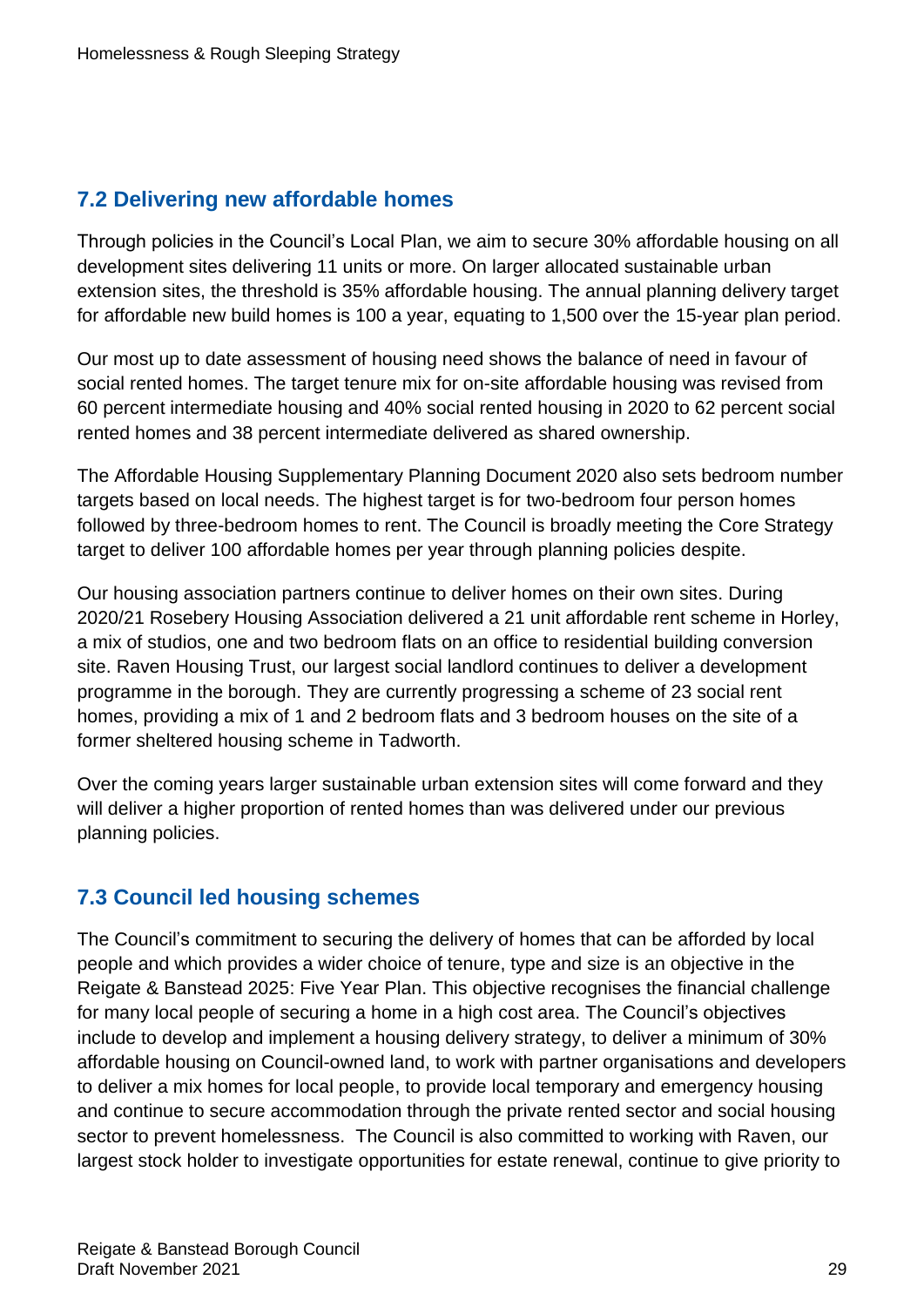local people for affordable housing and use our planning polices to deliver affordable housing as appropriate.

In 2020 the Council published the Housing Delivery Strategy, an objective in the Five Year Plan. Among the priorities being progressed through the delivery strategy are new Council led housing schemes to improve access to a range of accommodation options.

In June 2021 the Council completed a development of 25 new homes in Camelia Close (former Pitwood Park) Tadworth. This was the site of a former industrial unit, and delivered 14 shared ownership houses, securing 56% of the site as affordable housing.

Our Cromwell Road, Redhill development will complete in Spring 2022. This scheme predated Reigate & Banstead 2025 and was intended as market sale only. However, a review of its tenure in the context of the Five-Year Plan and local housing need led to a tenure switch. Owned by the Council's housing company, this scheme provides 32 one and two bedroom private rent flats. A proportion of the homes, a mix of one and two bedroom properties, will be let at below market rents intended to assist lower income households. Initial tenancies will be offered for periods of up to three years to provide household with stability. These homes support our commitment to assisting households at risk of homelessness, those on our register in housing need or in unstable housing access lower cost homes where appropriate.

In addition, our scheme of four bungalows in Horley, due to complete Summer 2022, makes use of a small and underused piece of Council owned land for affordable housing for single homeless people. More sites like this will be considered.

The Council has access to 115 units of self-contained temporary accommodation in the borough operated by housing associations. The Council also owns and manages seven selfcontained units in the borough and a shared facility property mainly used by families. We are also reliant on accessing nightly paid emergency accommodation. Some nightly paid facilities are located in the borough, but we also place out of borough in Crawley, the London area and Kent when local options are exhausted. To reduce our use of expensive out of borough accommodate we aim to secure additional borough based temporary accommodation. This means households can stay local, children can attend local schools, family and friend support networks are maintained and households in need can receive support from statutory agencies.

A scheme to redevelop an underused carpark in Horley town centre is also being progressed. The proposed scheme will deliver at least 40 new flats on an allocated site, alongside space for community use and retail. As a minimum the scheme will provide 30% affordable housing for local people to meet the Council's Corporate Plan 2025 affordable housing commitment for all Council led schemes. The timeframe for completion is 2023/24.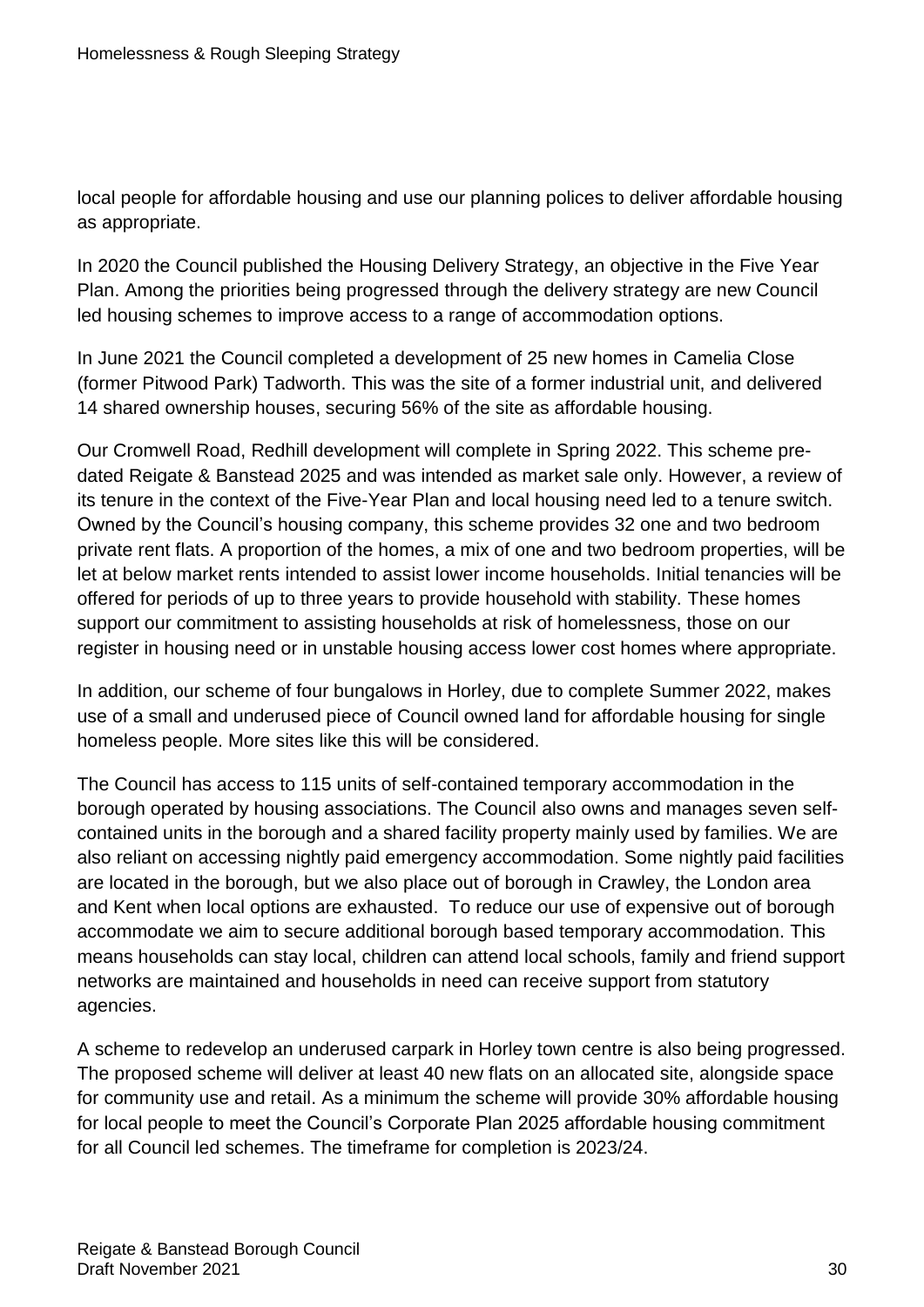## <span id="page-30-0"></span>**7.4 Funding our partners to deliver housing**

Partnership work is vital to support delivery of a range of housing options. Working closely with supported housing providers such as Transform Housing & Support and YMCA East Surrey, the Council has supported and continues to support the delivery of additional homes. Council capital funding from developer contributions will assist Transform to deliver a scheme of eight flats in Redhill using modern methods of construction. Due to complete in 2021/22, four of the eight flats will accommodate single young parents facing homelessness. Transform Housing will provide support to help these households adjust and prepare for a move into a longer-term housing option.

Funding from the Council to the YMCA East Surrey, has enabled them to deliver three shared accommodation move-on schemes for young people aged 18-30 years. The most recent one, funded through a combination of government 'Move-on' funding and Council capital funding will deliver 12 low support places for young people, three of which will be selfcontained.

We continue to liaise with supported providers and housing association partners to support them to maximise the numbers of affordable homes delivered in the borough.

#### **ACTIONS:**

- Investigate ways to assist and / or incentivise social housing tenants under occupying larger family homes to downsize
- Purchase family sized street properties for temporary accommodation
- Provide grant funding to registered provider partners and third sector partners to enable delivery of local supported housing, social and affordable homes

# <span id="page-30-1"></span>**8. Funding and Resourcing the Strategy**

Many of the actions in the Strategy will be delivered within existing budgets. Our staff are our greatest asset and options will be explored to bring existing grant funded posts within the Council's annual budget. We do have access to a range of government grants which contribute to the costs of many projects both across East Surrey and within our borough.

The Homelessness Prevention Grant, received directly from Government, has been used flexibly on a variety of initiatives and staffing to prevent homelessness. We recycle the grant wherever possible, including through interest free loans to our clients.

We have applied to the Rough Sleeper Initiative revenue funding rounds with some success, whilst we very much welcomed this, funding is short term, typically a year. We will continue to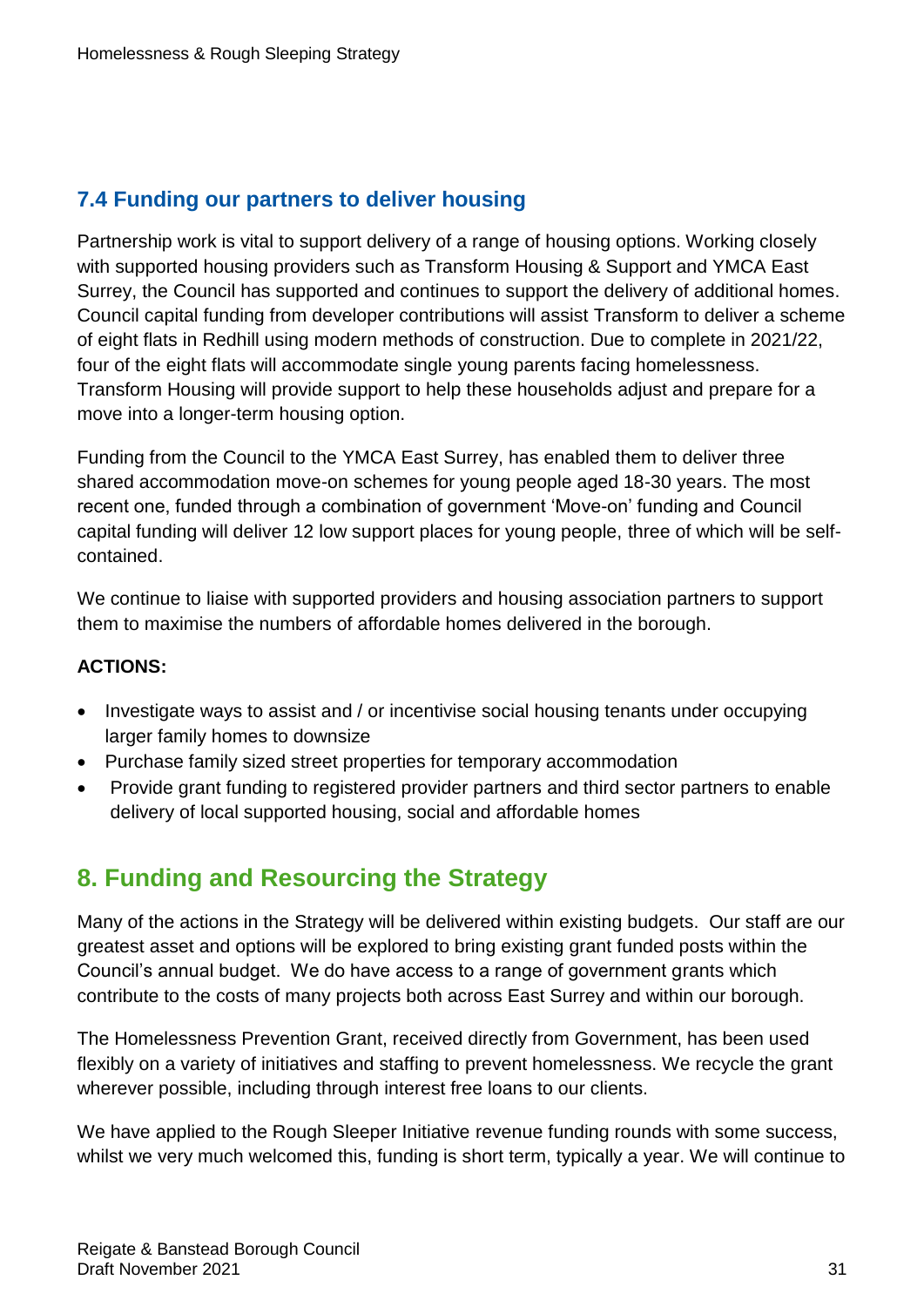apply to future funding programmes, both capital and revenue offered by the Department of Levelling Up, Housing and Communities and Homes England with our East Surrey Partners, Surrey County Council and other partners as appropriate to support our initiatives.

In addition, we will continue the progress made during the Pandemic on strengthening joint working with statutory partners and agencies to secure new and long-term resources for households with high support needs.

#### **Table 1: Approved Revenue Budget 2020/21**

| <b>Revenue Budget</b>                                                                               | 2021/22<br><b>Approved Revenue</b> |
|-----------------------------------------------------------------------------------------------------|------------------------------------|
|                                                                                                     | <b>Budget</b><br>£M                |
| Housing general: salaries, IT & software, training,<br>Sanctuary scheme, income from partners       | 0.655                              |
| RBBC Temporary accommodation (7 units): salary,<br>repairs, maintenance, rental income - net income | (0.005)                            |
| RBBC Emergency accommodation (Massetts Rd, 11<br>rooms) – net income                                | (0.008)                            |
| Private Bed & Breakfast (emergency accommodation):<br>nightly charges, rental income – net costs    | 0.292                              |
| YMCA NextStep: part payment for tenancy finding &<br>maintaining service                            | 0.066                              |
| <b>Total</b>                                                                                        | 1.000                              |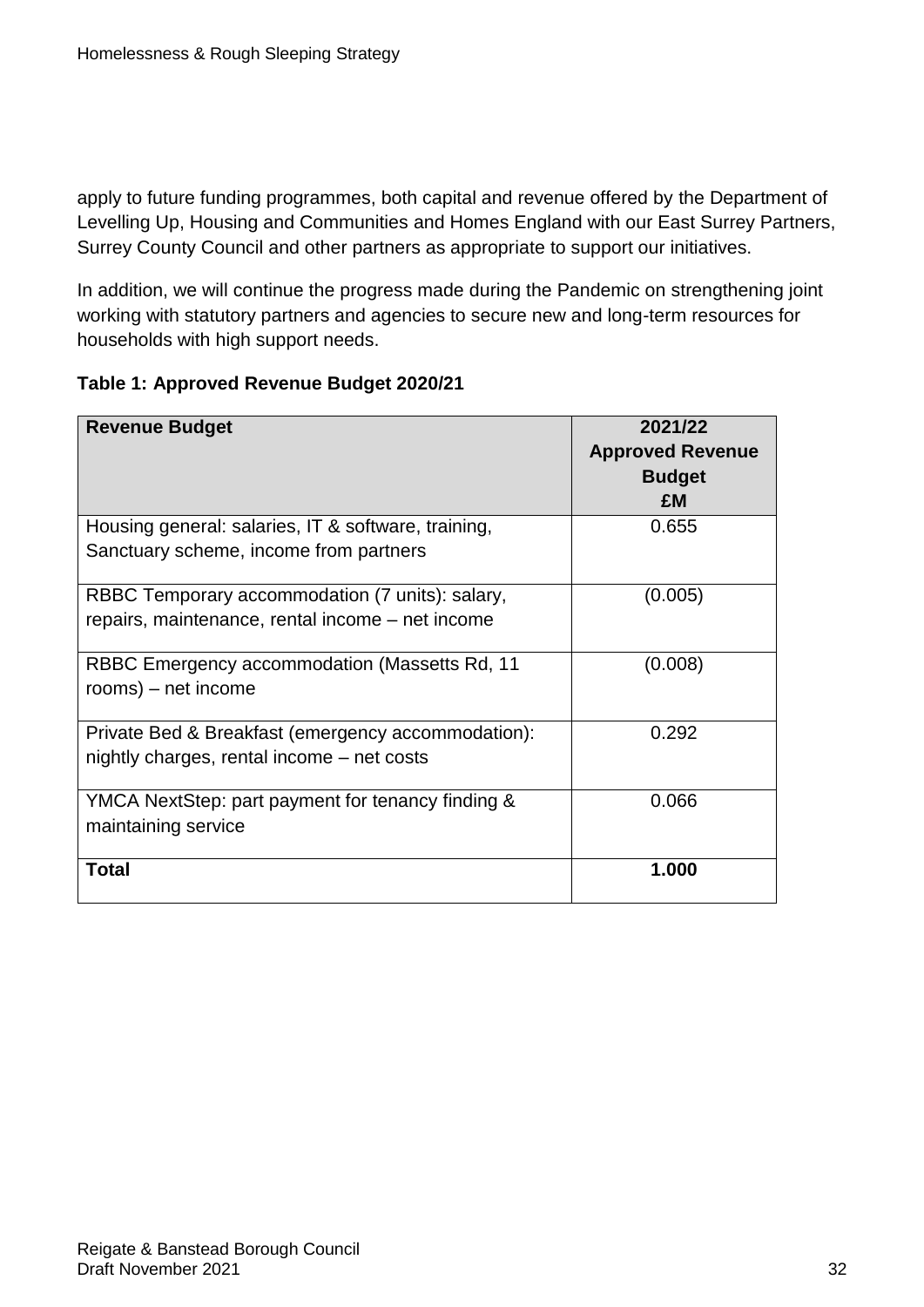#### **Table 2: Approved Capital Programme 2020/21:**

| <b>Capital Programme</b>                           | <b>Approved Capital</b><br>Programme 2021/22<br>to 2025/26<br>£M |
|----------------------------------------------------|------------------------------------------------------------------|
| Lee Street – funded from Section 106 contributions | 0.850                                                            |
| <b>Total</b>                                       | 0.850                                                            |

## **Table 3: Revenue funding secured from government programmes 2020/22:**

|                                               | <b>Confirmed</b><br>2020/21 | <b>Confirmed</b><br>2021/22 |                                                                                                                                                                                                                                                                                                                     |
|-----------------------------------------------|-----------------------------|-----------------------------|---------------------------------------------------------------------------------------------------------------------------------------------------------------------------------------------------------------------------------------------------------------------------------------------------------------------|
| <b>Funding</b>                                | <b>Allocation</b>           | <b>Allocation</b>           |                                                                                                                                                                                                                                                                                                                     |
| <b>Received</b>                               | £m                          | £m                          | <b>Project / Staff posts</b>                                                                                                                                                                                                                                                                                        |
| <b>Cold Weather</b><br>Funding                |                             | 0.006                       | Covid secure emergency<br>accommodation                                                                                                                                                                                                                                                                             |
| <b>Protect Plus</b><br>Funding                |                             | 0.005                       | Emergency accommodation for<br>rough sleepers                                                                                                                                                                                                                                                                       |
| <b>Rough Sleeper</b><br><b>Initial Year 4</b> |                             | 0.141                       | Emergency accommodation,<br>security, personal budgets, rent in<br>advance & deposits, 1xFTE Prison<br>resettlement worker (1 year only)                                                                                                                                                                            |
| <b>Rough Sleeper</b><br>Initiative Year 4     |                             | 0.040                       | Emergency accommodation for<br>rough sleepers                                                                                                                                                                                                                                                                       |
| <b>Homeless</b><br>Prevention<br>grant        | 0.470                       | 0.668                       | 5x FTE additional housing staff<br>(required to manage extra<br>responsibilities brought in by HRA),<br>2x fraud officers, 2x money support<br>officers, East Surrey Outreach<br>Service, Rent in advance & deposit<br>grants and loans to homeless<br>applicants, YMCA NextStep private<br>tenancy finder service. |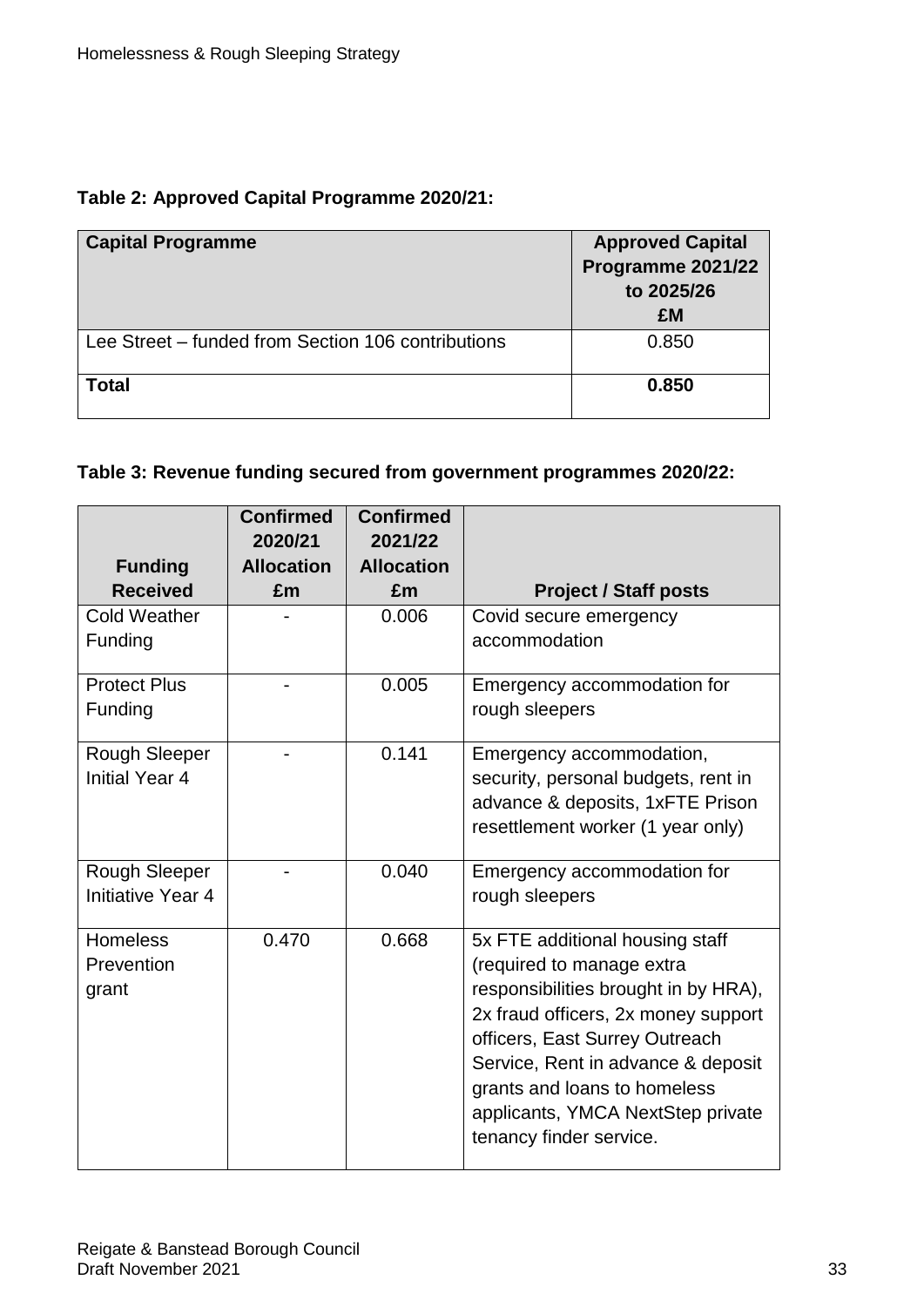| <b>Funding</b>                                                               | <b>Confirmed</b><br>2020/21<br><b>Allocation</b> | <b>Confirmed</b><br>2021/22<br><b>Allocation</b> |                                                                                                                                                                   |
|------------------------------------------------------------------------------|--------------------------------------------------|--------------------------------------------------|-------------------------------------------------------------------------------------------------------------------------------------------------------------------|
| <b>Received</b>                                                              | £m                                               | £m                                               | <b>Project / Staff posts</b>                                                                                                                                      |
| Domestic<br>Abuse Act<br>funding                                             |                                                  | 0.034                                            | To help fund extra support and<br>accommodation required under the<br>Act                                                                                         |
| Funding to help<br>ex-offenders                                              |                                                  | 0.048                                            | Rent in advance and deposits to<br>access private rentals                                                                                                         |
| Support for<br>vulnerable<br>renters                                         |                                                  | 0.140                                            | To prevent renters becoming<br>homeless                                                                                                                           |
| <b>MHCLG's Next</b><br>Steps<br>accommodation<br>Funding (rough<br>sleepers) | 0.199                                            |                                                  | Security in emergency<br>accommodation, 1x FTE tenancy<br>sustainment post, landlord incentive<br>funding, emergency<br>accommodation during covid,<br>furniture. |
| <b>Rough Sleeper</b><br><b>Initiative Year 3</b>                             | 0.032                                            |                                                  | <b>Funding towards East Surrey</b><br><b>Outreach Service and assessment</b><br>beds for rough sleepers                                                           |
| <b>Homeless</b><br><b>Reduction Act</b><br><b>New Burdens</b><br>Funding     | 0.111                                            |                                                  | <b>Added to Homeless Prevention</b><br><b>Grant budget</b>                                                                                                        |
| Rough Sleeper<br>Accommodation<br>Programme                                  |                                                  | 0.018                                            | Funding towards support service<br>provided to 4 x 1 bed units in Horley<br>$2022 - 2023$ .                                                                       |